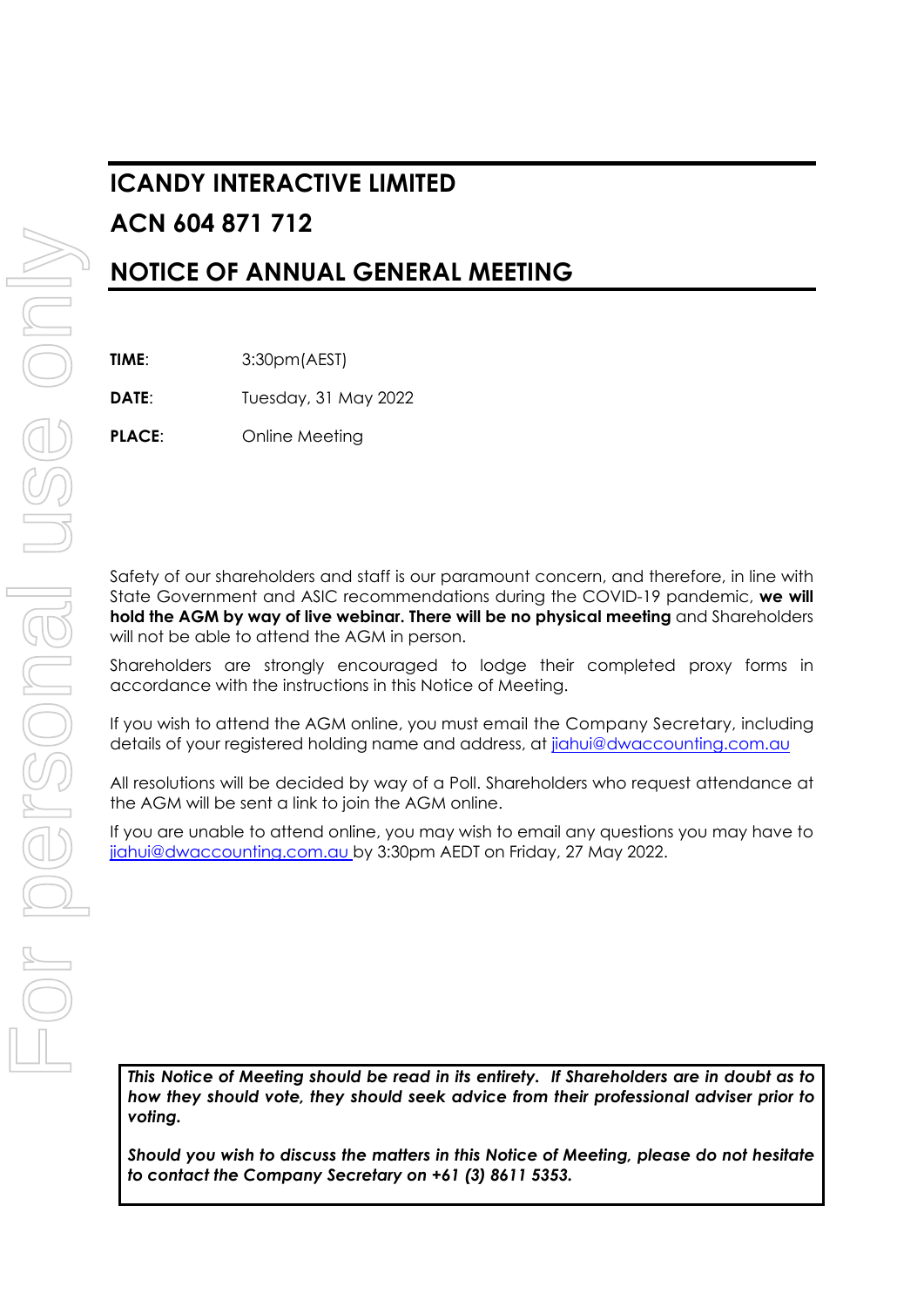# **CONTENTS PAGE**

| <b>IMPORTANT INFORMATION</b>                                              |    |
|---------------------------------------------------------------------------|----|
| Proxy Form                                                                | 22 |
| Glossary                                                                  | 20 |
| Explanatory Statement (explaining the proposed resolutions)               | 6  |
| Business of Annual General Meeting (setting out the proposed resolutions) | 3  |
|                                                                           |    |

# **TIME AND PLACE OF MEETING AND HOW TO VOTE**

# **VENUE**

The Annual General Meeting of the Shareholders to which this Notice of Meeting relates will be held by way of live webinar on Tuesday, 31 May 2022 at 3:30pm (AEST)

# **YOUR VOTE IS IMPORTANT**

The business of the Annual General Meeting affects your shareholding and your vote is important.

# **VOTING ELIGIBILITY**

The Directors have determined pursuant to Regulation 7.11.37 of the *Corporations Regulations*  2001 (Cth) that the persons eligible to vote at the Annual General Meeting are those who are registered Shareholders of the Company at 7:00pm(AEST) on 29 May 2022.

# **VOTING IN PERSON**

To vote in person, attend the Annual General Meeting virtually on the date and at the place set out above.

# **VOTING BY PROXY**

To vote by proxy, please complete and sign the enclosed Proxy Form and return by:

- (a) post to iCandy Interactive Limited, PO Box 253, Collins Street West, VIC 8007;
- (b) email to jiahui@dwaccounting.com.au, or
- (c) in person to Level 4, 91 William Street, Melbourne, C/- DW Accounting & Advisory Pty Ltd,

so that it is received not later than 3:30pm (AEST) on 27 May 2022.

# *Proxy Forms received later than this time will be invalid.*

In accordance with section 249L of the Corporations Act, members are advised that:

- each member has a right to appoint a proxy;
- the proxy need not be a member of the Company; and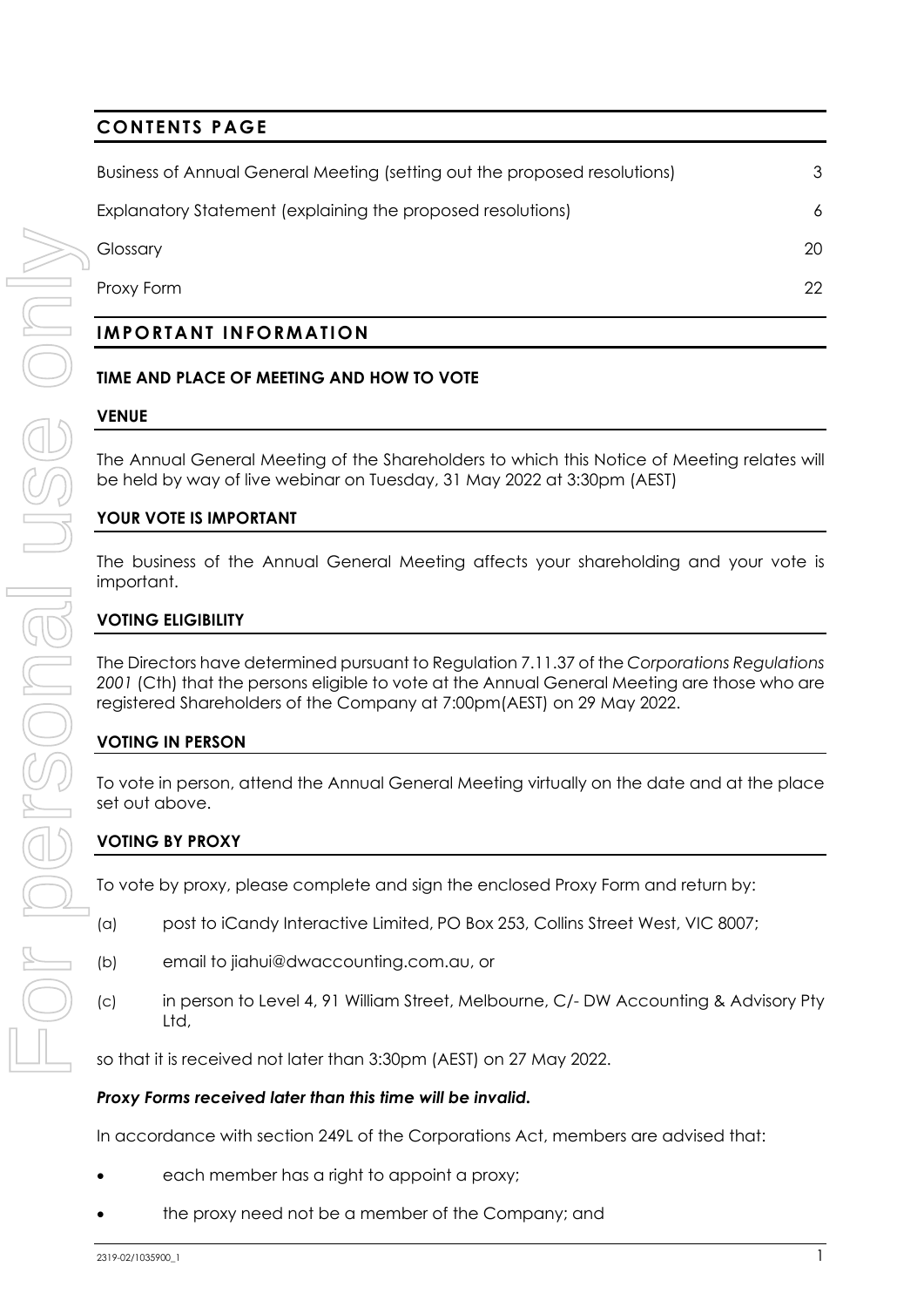a member who is entitled to cast 2 or more votes may appoint 2 proxies and may specify the proportion or number of votes each proxy is appointed to exercise. If the member appoints 2 proxies and the appointment does not specify the proportion or number of the member's votes, then in accordance with section 249X(3) of the Corporations Act, each proxy may exercise one-half of the votes.

Shareholders and their proxies should be aware that:

- if proxy holders vote, they must cast all directed proxies as directed; and
- any directed proxies which are not voted will automatically default to the Chair, who must vote the proxies as directed.

# *Proxy vote if appointment specifies way to vote*

Section 250BB(1) of the Corporations Act provides that an appointment of a proxy may specify the way the proxy is to vote on a particular resolution and, **if it does**:

- the proxy need not vote on a show of hands, but if the proxy does so, the proxy must vote that way (i.e. as directed);
- if the proxy has 2 or more appointments that specify different ways to vote on the resolution – the proxy must not vote on a show of hands;
- if the proxy is the chair of the meeting at which the resolution is voted on the proxy must vote on a poll, and must vote that way (i.e. as directed); and
- if the proxy is not the chair the proxy need not vote on the poll, but if the proxy does so, the proxy must vote that way (i.e. as directed).

# *Transfer of non-chair proxy to chair in certain circumstances*

Section 250BC of the Corporations Act provides that, if:

- an appointment of a proxy specifies the way the proxy is to vote on a particular resolution at a meeting of the Company's members;
- the appointed proxy is not the chair of the meeting;
- at the meeting, a poll is duly demanded on the resolution; and
- either of the following applies:
	- o the proxy is not recorded as attending the meeting; or
	- o the proxy does not vote on the resolution,

the chair of the meeting is taken, before voting on the resolution closes, to have been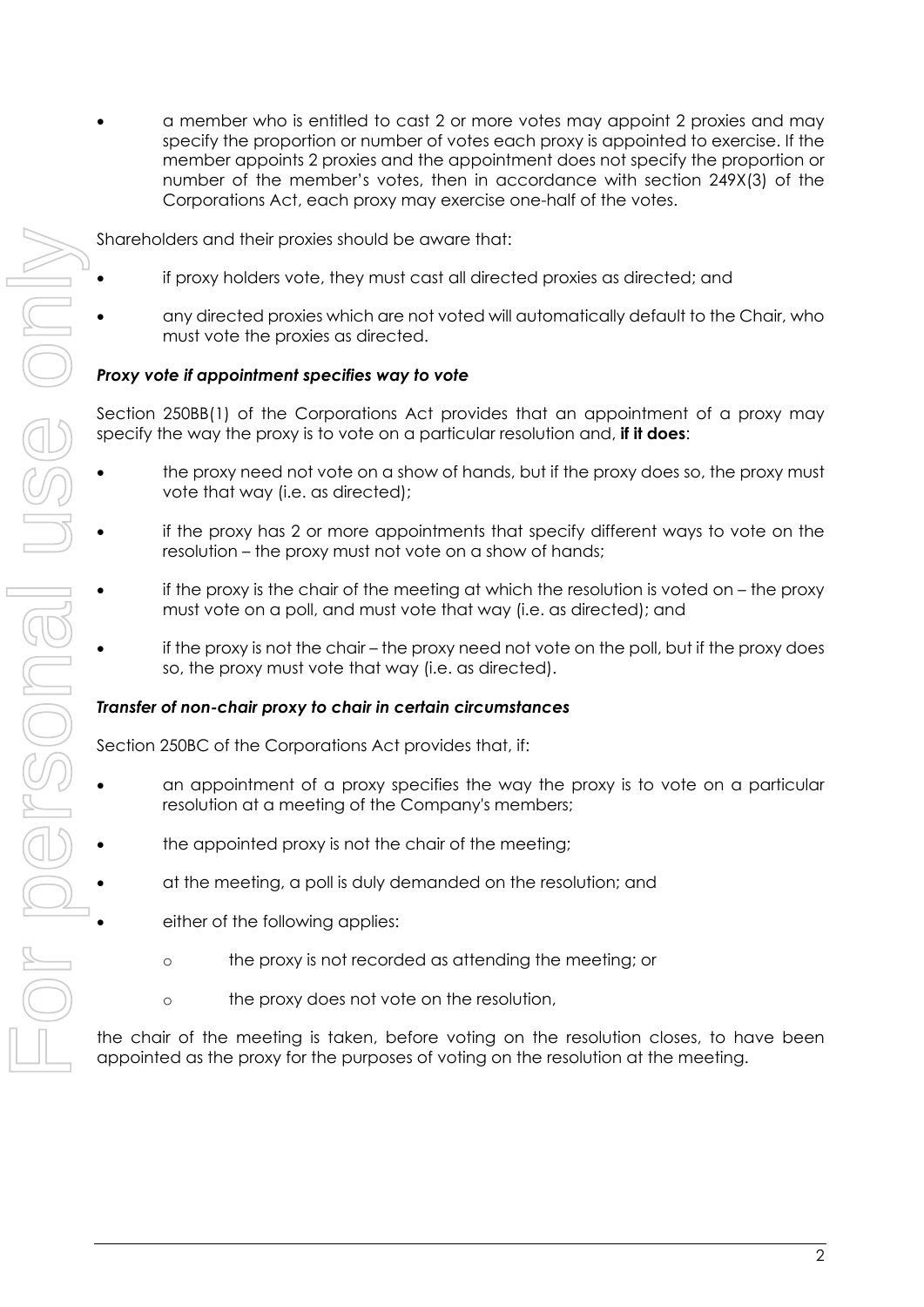# **AGENDA**

# **Financial Statements and Reports**

To receive and consider the annual financial report of the Company for the financial year ended 31 December 2021 together with the declaration of the Directors, the Directors' report, the Remuneration Report and the auditor's report.

The Company's auditor will be in attendance at the Annual General Meeting and will be available to answer questions in relation to the financial report and the audit conducted for the year ended 31 December 2021.

Questions may be sent to the Company Secretary by email at jiahui@dwaccounting.com.au prior to the meeting by those shareholders who cannot attend the meeting in person.

# **RESOLUTION 1 – ADOPTION OF REMUNERATION REPORT**

To consider and, if thought fit, to pass, with or without amendment, the following resolution as a **non-binding resolution**:

*"That, for the purposes of section 250R(2) of the Corporations Act and for all other purposes, approval is given for the adoption of the Remuneration Report as contained in the Company's annual financial report for the financial year ended 31 December 2021."* 

## **Note: the vote on this Resolution is advisory only and does not bind the Directors or the Company.**

# **Voting Prohibition Statement:**

A vote on this Resolution must not be cast (in any capacity) by or on behalf of any of the following persons:

- (a) a member of the Key Management Personnel, details of whose remuneration are included in the Remuneration Report; or
- (b) a Closely Related Party of such a member.

However, a person (the **voter**) described above may cast a vote on this Resolution as a proxy if the vote is not cast on behalf of a person described above and either:

- (c) the voter is appointed as a proxy by writing that specifies the way the proxy is to vote on the Resolution; or
- (d) the voter is the Chair and the appointment of the Chair as proxy:
	- (i) does not specify the way the proxy is to vote on this Resolution; and
	- (ii) expressly authorises the Chair to exercise the proxy even if the Resolution is connected directly or indirectly with the remuneration of a member of the Key Management Personnel for the Company, or if the Company is part of a consolidated entity, for the entity.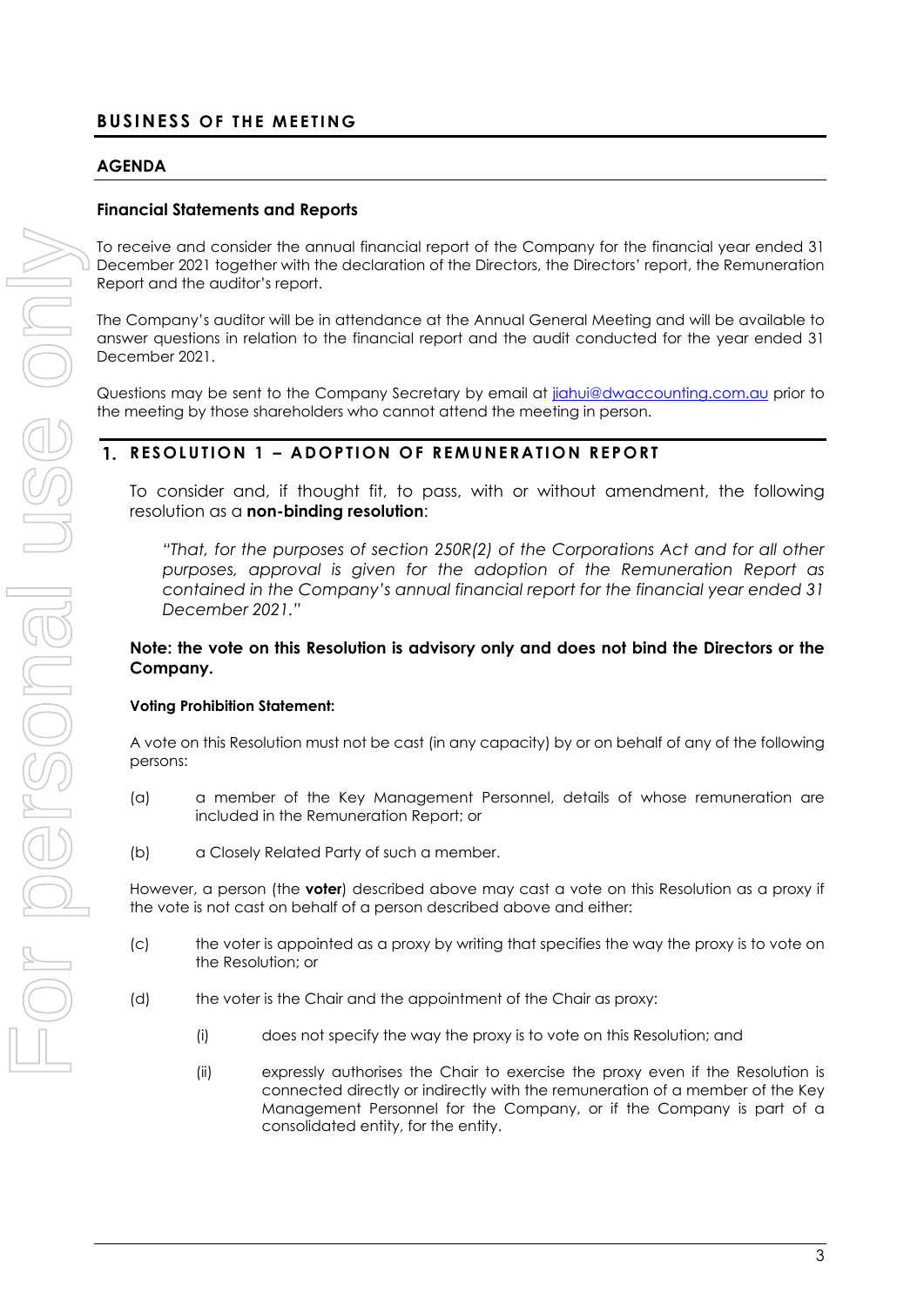#### $2.$ **RESOLUTION 2 – RE-ELECTION OF DIRECTOR – MR KIN WAI LAU**

To consider and, if thought fit, to pass, with or without amendment, the following resolution as an **ordinary resolution**:

*"That, for the purpose of clause18.2 of the Constitution, ASX Listing Rule 14.4 and*  for all other purposes, Mr Kin Wai Lau, a Director who retires by rotation, and *being eligible, is re-elected as a Director."* 

#### $3.$ **RESOLUTION 3 – RE-ELECTION OF DIRECTOR – MR MARCUS UNGAR**

To consider and, if thought fit, to pass, with or without amendment, the following resolution as an **ordinary resolution**:

*"That, for the purpose of clause 18.2 of the Constitution, ASX Listing Rule 14.4 and for all other purposes, Mr Marcus Ungar, a Director who retires by rotation, and being eligible, is re-elected as a Director."* 

#### 4. **RESOLUTION 4 – APPROVAL OF 10% PLACEMENT CAPACITY**

To consider and, if thought fit, to pass, with or without amendment, the following resolution as an **special resolution**:

*"That, for the purposes of Listing Rule 7.1A and for all other purposes, approval is given for the issue of Equity Securities totalling up to 10% of the issued capital of the Company at the time of issue, calculated in accordance with the formula prescribed in Listing Rule 7.1A.2 and on the terms and conditions set out in the Explanatory Memorandum"* 

#### 5. **RESOLUTION 5 – RATIFICATION OF ISSUE OF GAMECONOMY CONSIDERATION SHARES**

To consider and, if thought fit, to pass, with or without amendment, the following resolution as an **ordinary resolution**:

*"That, for the purposes of Listing Rule 7.4 and for all other purposes, Shareholders ratify the issue of 719,311 Shares previously issued under the Company's Listing Rule 7.1 capacity to the Gameconomy Vendors (and/or their nominees) on the terms and conditions in the Explanatory Memorandum."* 

#### **Voting Exclusion Statement:**

The Company will disregard any votes cast in favour of this Resolution by or on behalf of:

- (a) the Gameconomy Vendors; or
- (b) an associate of the Gameconomy Vendors (and/or their nominees).

However, this does not apply to a vote cash in favour of the Resolution by:

- (c) a person as proxy or attorney for a person who is entitled to vote on the Resolution, in accordance with directions given to the proxy or attorney to vote on the Resolution in that way; or
- (d) the Chair of the Meeting as proxy or attorney for a person who is entitled to vote on the Resolution, in accordance with a direction given to the Chair to vote on the Resolution as the Chair decides; or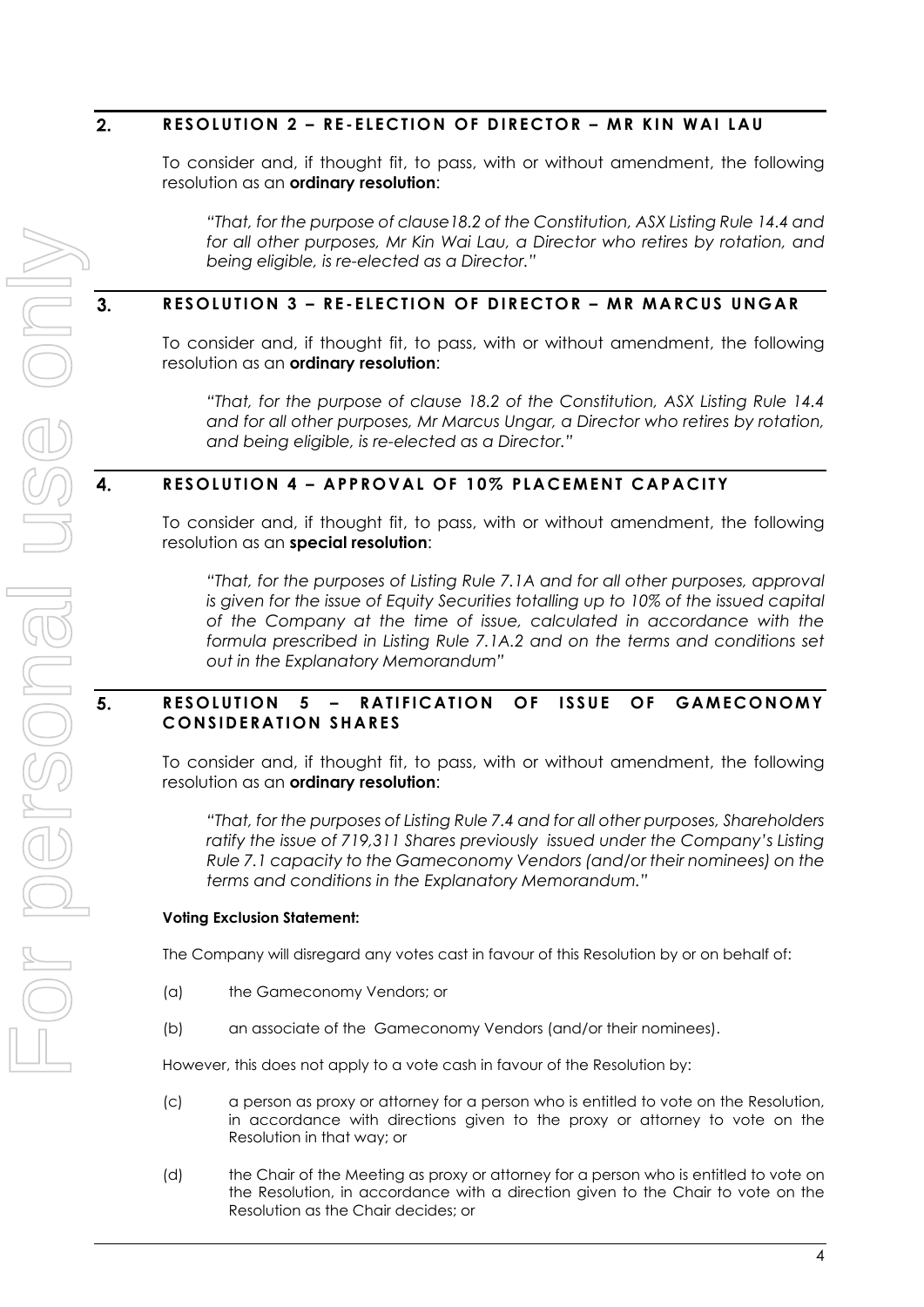- (e) a holder acting solely in a nominee, trustee, custodial or other fiduciary capacity on behalf of a beneficiary provided the following conditions are met:
	- (i) the beneficiary provides written confirmation to the holder that the beneficiary is not excluded from voting, and is not an associate of a person excluded from voting, on the Resolution; and
	- (ii) the holder votes on the Resolution in accordance with directions given by the beneficiary to the holder to vote in that way.

## **RESOLUTION 6 – RATIFICATION OF ISSUE OF STORMS CONSIDERATION SHARES**

To consider and, if thought fit, to pass, with or without amendment, the following resolution as an **ordinary resolution**:

*"That, for the purposes of Listing Rule 7.4 and for all other purposes, Shareholders ratify the issue of 63,511,122 Shares previously issued under the Company's Listing Rule 7.1 capacity to the Storms Vendors (and/or their nominees) on the terms and conditions in the Explanatory Memorandum."* 

#### **Voting Exclusion Statement:**

The Company will disregard any votes cast in favour of this Resolution by or on behalf of:

- (a) the Storms Vendors; or
- (b) an associate of the Storms Vendors (and/or their nominees).

However, this does not apply to a vote cash in favour of the Resolution by:

- (a) a person as proxy or attorney for a person who is entitled to vote on the Resolution, in accordance with directions given to the proxy or attorney to vote on the Resolution in that way; or
- (b) the Chair of the Meeting as proxy or attorney for a person who is entitled to vote on the Resolution, in accordance with a direction given to the Chair to vote on the Resolution as the Chair decides; or
- (c) a holder acting solely in a nominee, trustee, custodial or other fiduciary capacity on behalf of a beneficiary provided the following conditions are met:
	- (i) the beneficiary provides written confirmation to the holder that the beneficiary is not excluded from voting, and is not an associate of a person excluded from voting, on the Resolution; and
	- (ii) the holder votes on the Resolution in accordance with directions given by the beneficiary to the holder to vote in that way.

#### **DATED: 28 APRIL 2022**

#### **BY ORDER OF THE BOARD**

 $\mathbf{6}$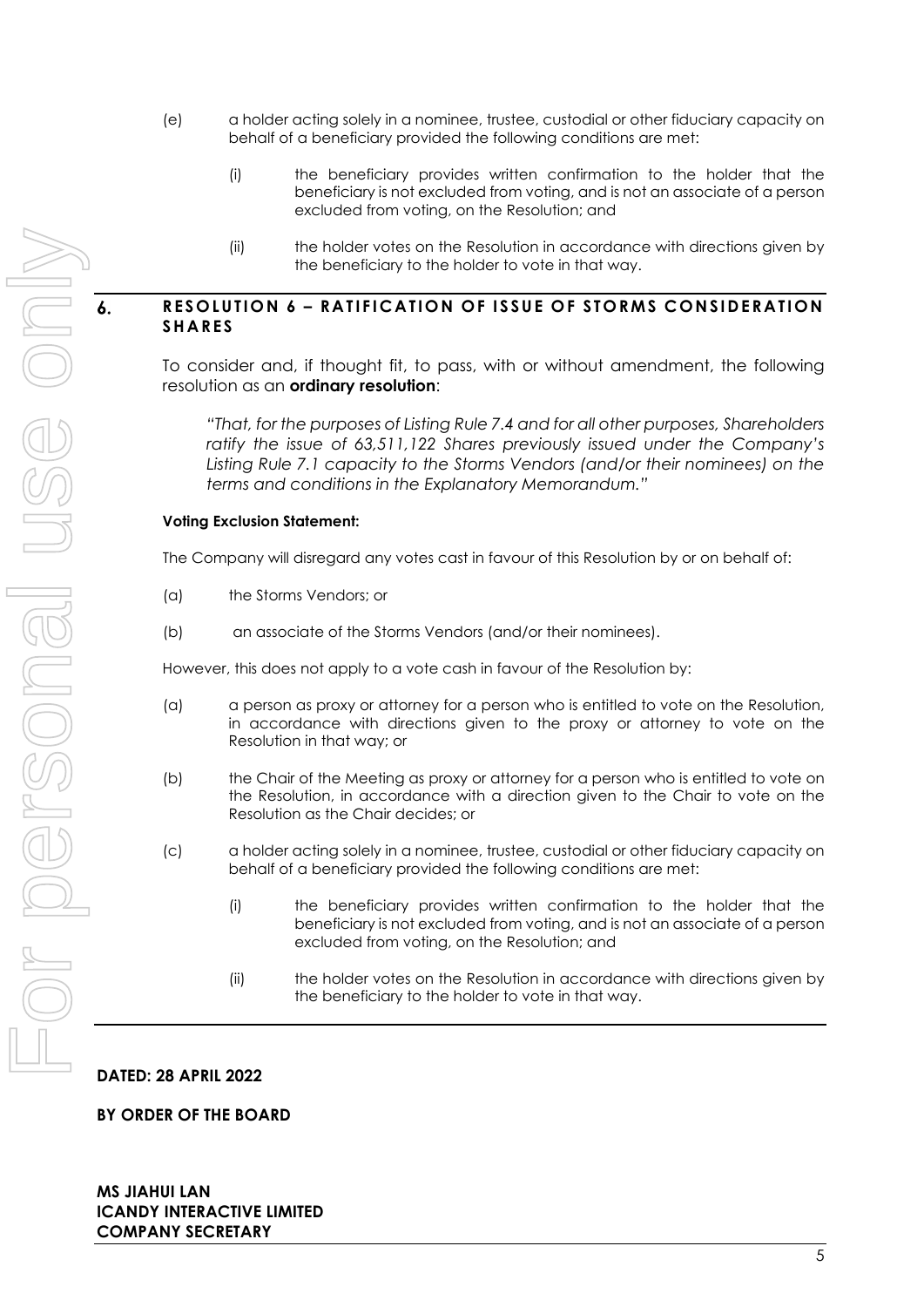# **EXPLANATORY STATEMENT**

This Explanatory Statement has been prepared for the information of Shareholders in connection with the business to be conducted at the Annual General Meeting to be held **via online webinar** on **Tuesday, 31 May 2022 at 3:30pm (AEST).** The purpose of this Explanatory Statement is to provide information which the Directors believe to be material to Shareholders in deciding whether or not to pass the Resolutions in the Notice of Meeting.

# **FINANCIAL STATEMENTS AND REPORTS**

In accordance with the Constitution, the business of the Meeting will include receipt and consideration of the annual financial report of the Company for the financial year ended 31 December 2021 together with the declaration of the Directors, the Director's report, the Remuneration Report and the auditor's report.

The Company will not provide a hard copy of the Company's annual financial report to Shareholders unless specifically requested to do so. The Company's annual financial report is available for download from the Company's website at http://www.icandy.io.

#### 2. **RESOLUTION 1 – ADOPTION OF REMUNERATION REPORT**

## **2.1 General**

1.

The Corporations Act requires that at a listed company's annual general meeting, a resolution that the remuneration report of the entity be adopted must be put to shareholders. However, such a resolution is advisory only and does not bind the Directors or the Company.

The Remuneration Report sets out the Company's remuneration arrangements for the Directors and other key management personnel of the Company. The Remuneration Report is part of the Directors' report contained in the annual financial report of the Company for the financial year ending 31 December 2021.

A reasonable opportunity will be provided for discussion of the Remuneration Report at the Annual General Meeting.

# **2.2 Voting consequences**

A company is required to put to its shareholders a resolution proposing the calling of another meeting of shareholders to consider the appointment of directors of the company (**Spill Resolution**) if, at consecutive annual general meetings, at least 25% of the votes cast on a remuneration report resolution are voted against adoption of the remuneration report and at the first of those annual general meetings a Spill Resolution was not put to vote. If required, the Spill Resolution must be put to vote at the second of those annual general meetings.

If more than 50% of shareholders vote in favour of the Spill Resolution, the company must convene the extraordinary general meeting (**Spill Meeting**) within 90 days of the second annual general meeting.

All of the directors of the company who were in office when the directors' report (as included in the Company's annual financial report for the financial year ended immediately before the annual general meeting) was approved, other than the managing director of the company, will cease to hold office immediately before the end of the Spill Meeting but may stand for re-election at the Spill Meeting.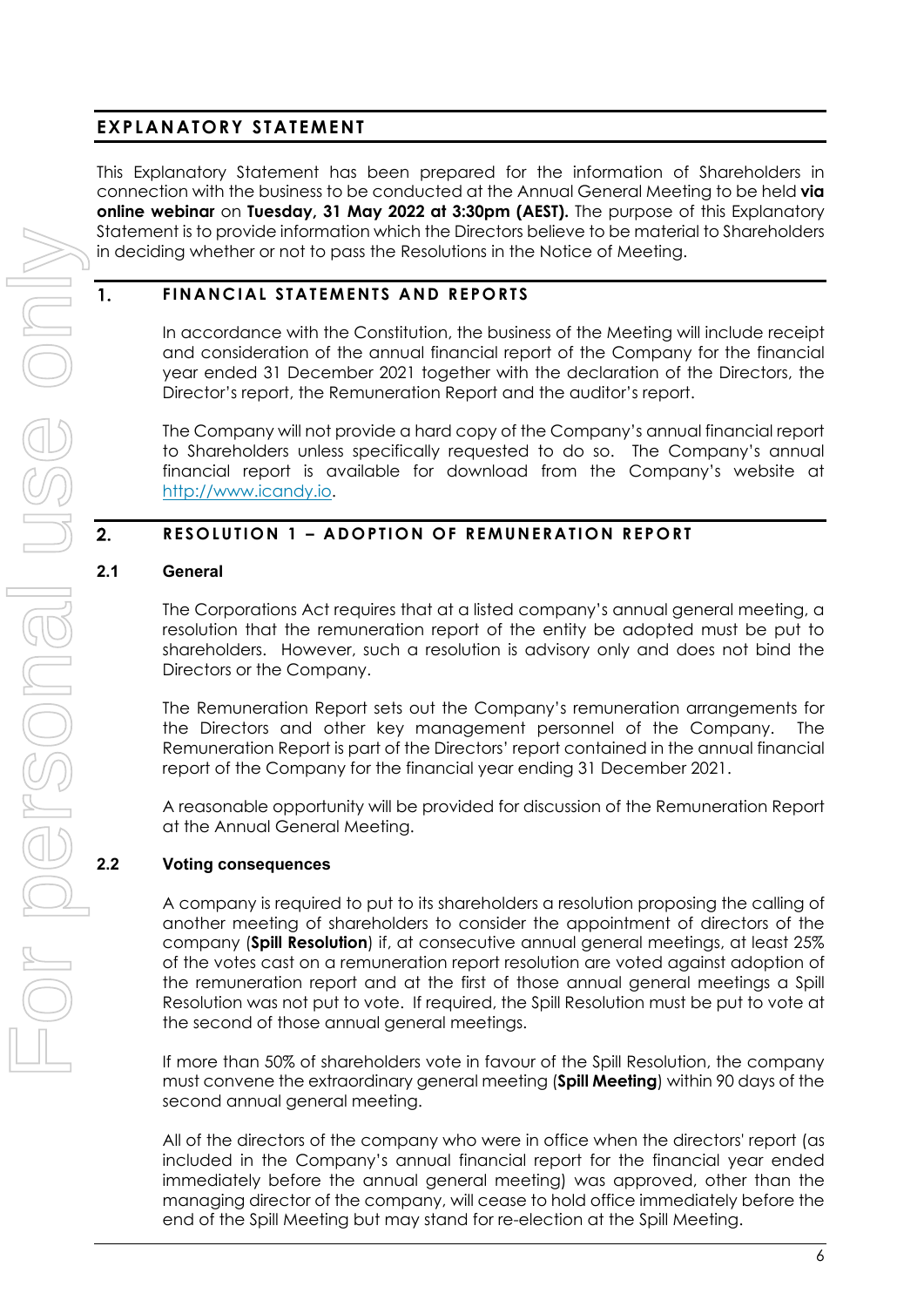Following the Spill Meeting those persons whose election or re-election as directors of the company is approved will be the directors of the company.

# **2.3 Previous voting results**

At the Company's previous annual general meeting the votes cast against the remuneration report considered at that annual general meeting were less than 25%. Accordingly, the Spill Resolution is not relevant for this Annual General Meeting.

# **2.4 Proxy restrictions**

Shareholders appointing a proxy for Resolution 1 should note the following:

*If you appoint a member of the Key Management Personnel (other than the Chair) whose remuneration details are included in the Remuneration Report, or a Closely Related Party of such a member as your proxy; then* 

*You must direct your proxy how to vote on this Resolution*. Undirected proxies granted to these persons will not be voted and will not be counted in calculating the required majority if a poll is called on this Resolution.

# *If you appoint the Chair as your proxy (where he/she is also a member of the Key Management Personnel whose remuneration details are included in the Remuneration Report, or a Closely Related Party of such a member).*

You *do not* need to direct your proxy how to vote on this Resolution. However, if you do not direct the Chair how to vote, *you must mark the acknowledgement on the Proxy Form to expressly authorise the Chair to exercise his/her discretion in exercising your proxy even though this Resolution is connected directly or indirectly with the remuneration of Key Management Personnel*.

# *If you appoint any other person as your proxy*

You *do not* need to direct your proxy how to vote, and you *do not* need to tick any further acknowledgement on the Proxy Form.

# **RESOLUTION 2 – RE-ELECTION OF DIRECTOR – MR KIN WAI LAU**

# **3.1 General**

 $3.$ 

Listing Rule 14.4 provides that a director of an entity must not hold office (without reelection) past the third annual general meeting following the director's appointment or 3 years, whichever is the longer.

Clause 18.2 of the Constitution provides that at the annual general meeting in every year, one-third of the Directors, or the nearest one third and any other Director not in such one-third who has held office for 3 years or more must retire from office. However, clause 18.3 specifies that a retiring Director is eligible for re-election.

Accordingly, Mr Kin Wai Lau, who was previously re-elected on at the Company's annual general meeting held on 31 July 2020, retires and being eligible, seeks approval to be re-elected as a director.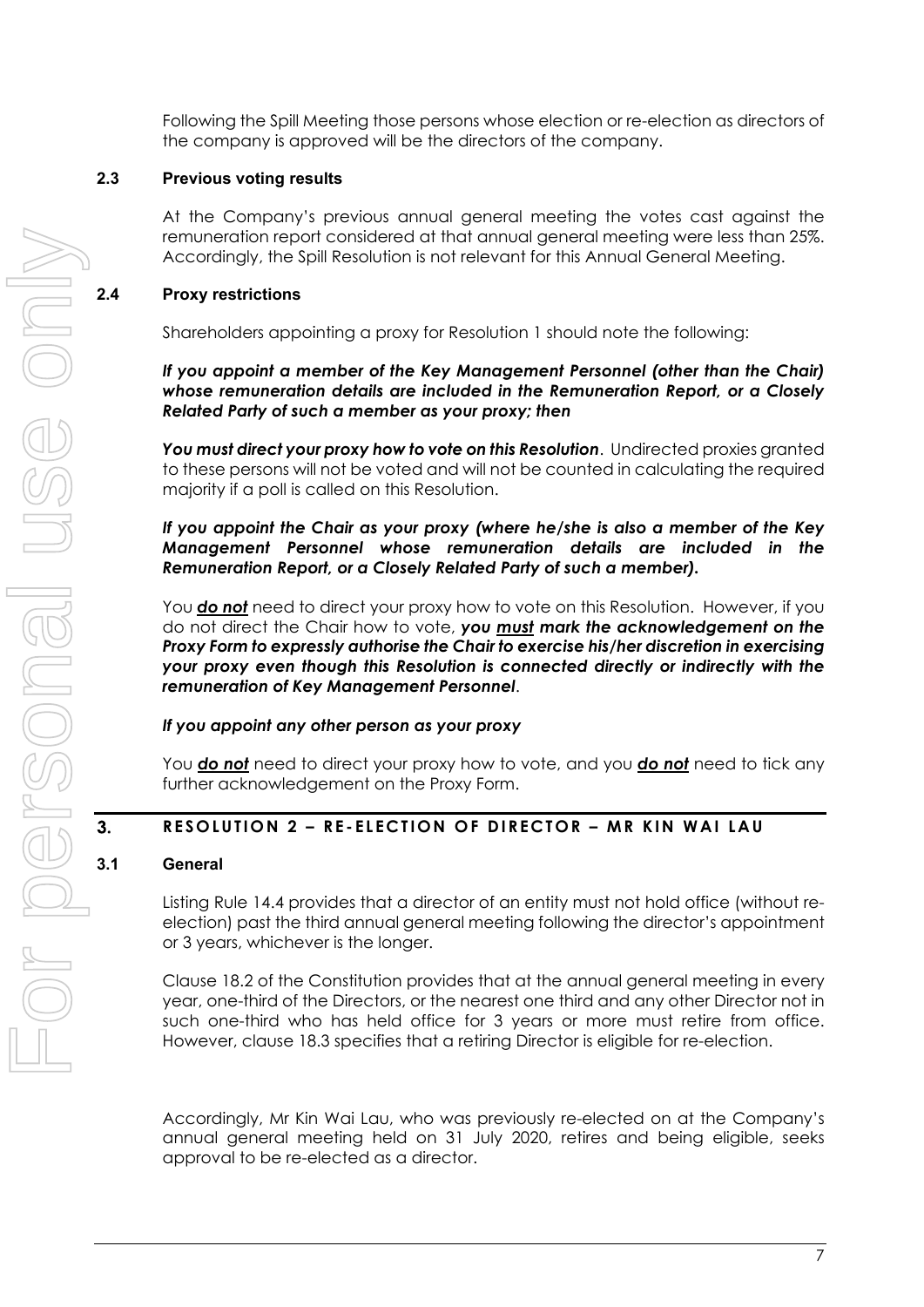# **3.2 Kin Wai Lau**

Mr Lau is a well-recognised technology entrepreneur in Southeast Asia who founded his first technology company when he was 23 and has since taken 6 technology companies public. He began his career as the co-founder and Managing Director of Viztel Solutions Berhad ("Viztel"), a telecom and mobile internet software startup. At the age of 28, Mr Lau led Viztel to IPO and was one of the youngest Managing Directors of publicly traded companies in Southeast Asia. Mr Lau has to date led half a dozen of technology companies with 6 of them being listed on major stock exchanges in the Asia Pacific region.

Mr Lau graduated first class honors in Bachelor of Engineering from the University of Manchester and holds a MBA degree from the University of Oxford. He was also a postgraduate candidate and faculty member at the Imperial College London.

Mr Lau frequently supports entrepreneurial campaigns in colleges and universities and is a regular judge at innovation and startup competitions in Singapore.

# **3.3 Board recommendation**

The Board (excluding Mr Lau) recommends that Shareholders vote in favour of Resolution 2. The Chair intends to exercise all available proxies in favour of Resolution 2.

#### $\overline{\mathbf{4}}$ . **RESOLUTION 3 – RE-ELECTION OF DIRECTOR – MR MARCUS UNGAR**

# **4.1 General**

Listing Rule 14.4 provides that a director of an entity must not hold office (without reelection) past the third annual general meeting following the director's appointment or 3 years, whichever is the longer.

Clause 18.2 of the Constitution provides that at the annual general meeting in every year, one-third of the Directors, or the nearest one third and any other Director not in such one-third who has held office for 3 years or more must retire from office. However, clause 18.3 specifies that a retiring Director is eligible for re-election.

Accordingly, Mr Donald Han Low, who was previously re-elected on at the Company's annual general meeting held on 31 May 2019, retires and being eligible, seeks approval to be re-elected as a director.

# **4.2 Marcus Ungar**

Marcus is a founding member of CGAM Pty Ltd which is a private equity firm based in Sydney. CGAM invests in innovative, high quality technology companies seeking growth stage investment. He is currently the CEO of Investorlend Pty Limited. Investorlend is an investment platform which enables its investors to participate in commercial loans and equity linked investments.

Marcus has also continued his association with Compass Global Markets which specialises in foreign exchange and international payments.

# **4.3 Board recommendation**

The Board (excluding Mr Ungar) recommends that Shareholders vote in favour of Resolution 3. The Chair intends to exercise all available proxies in favour of Resolution 3.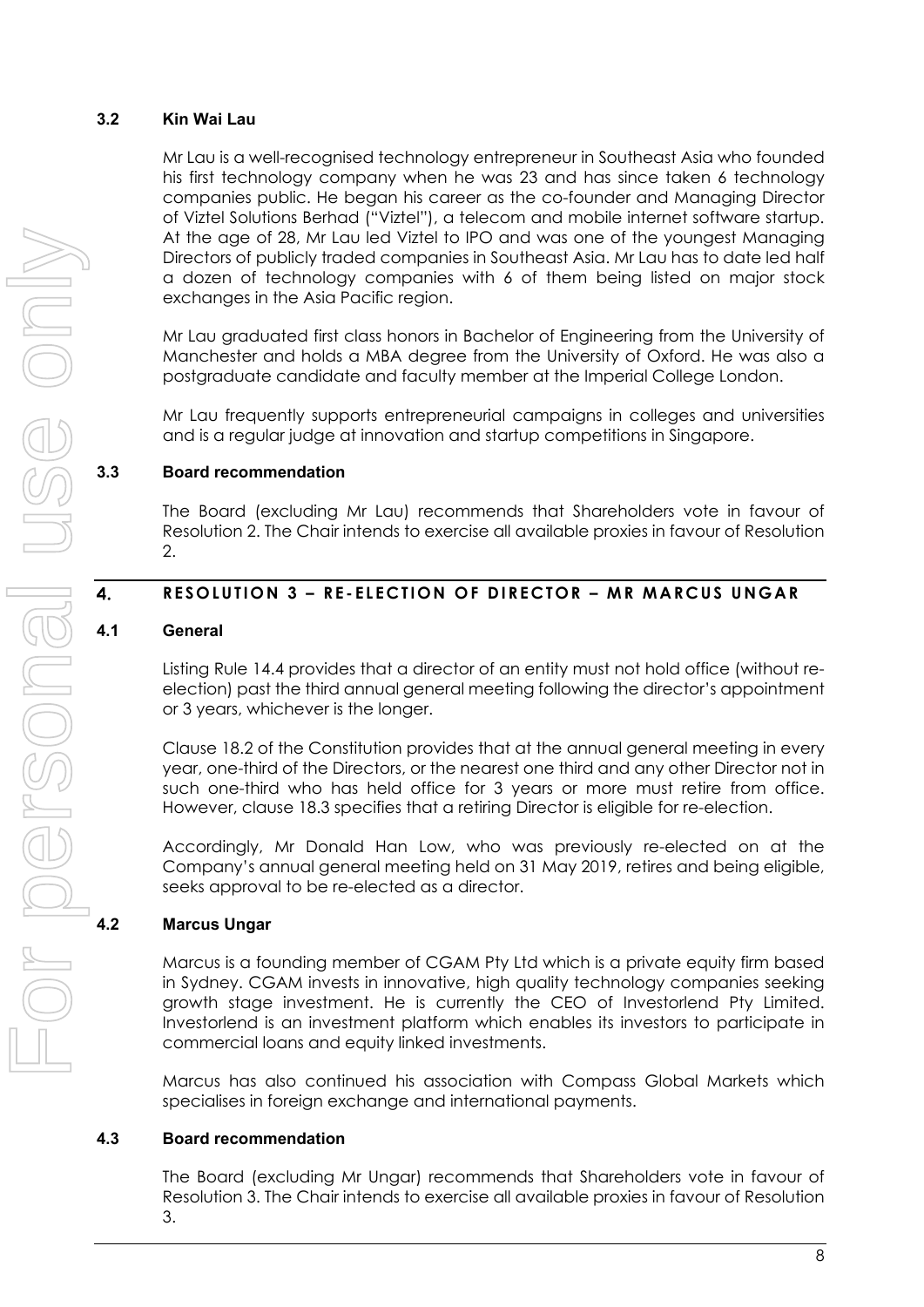#### 5. **RESOLUTION 3 - APPROVAL OF 10% PLACEMENTCAPACITY**

# **5.1 General**

Broadly speaking, and subject to a number of exceptions, Listing Rule 7.1 limits the amount of Equity Securities that a listed company can issue without the approval of its shareholders over any 12 month period to 15% of the fully paid ordinary securities it had on issue at the start of that period.

However, under ASX Listing Rule 7.1A an eligible entity may seek Shareholder approval at its annual general meeting to increase this 15% limit by an extra 10% to 25% (**10% Placement Capacity**).

An 'eligible entity' means an entity that is not included in the S&P/ASX 300 Index and has a market capitalisation of \$300 million or less. As at 24 June 2021, the Company is an "eligibly entity" as it is not included in the S&P 300 Index and has a current market capitalization of approximately \$157,153,328 (based on the number of Shares on issue and the closing price of Shares on ASX on 20 April 2022.

This Resolution seeks Shareholder approval by way of special resolution for the Company to have the additional 10% Placement Capacity provided for in Listing Rule 7.1A to issue Equity Securities without Shareholder approval.

If this Resolution is passed, the Company will be able to issue Equity Securities up to the combined 25% limit in Listing Rules 7.1 and 7.1A without any further Shareholder approval.

If this Resolution is not passed, the Company will not be able to access the additional 10% Placement Capacity to issue Equity Securities without Shareholder approval provided for under Listing Rule 7.1A and will remain subject to the 15% limit on issuing Equity Securities without shareholder approval set out in Listing Rule 7.1.

This Resolution is a special Resolution. Accordingly, at least 75% of votes cast by Shareholders present and eligible to vote at the Meeting must be in favour of this Resolution for it to be passed.

The information below provides more background on ASX Listing Rule 7.1A and the disclosure required by ASX Listing Rule 7.3A.

# **5.2 ASX Listing Rule 7.1A**

ASX Listing Rule 7.1A enables an eligible entity (including the Company) to seek shareholder approval at its annual general meeting to issue Equity Securities in addition to those under the eligible entity's 15% annual placement capacity.

Any Equity Securities issued must be in the same class as an existing class of quoted Equity Securities. The Company currently has three classes of quoted Equity Securities on issue, being the fully paid ordinary shares (ASX Code: ICI) and two quoted options (ASX Code: ICIOA and ICIOB).

The exact number of Equity Securities that the Company may issue under an approval in accordance with Listing Rule 7.1A will be calculated according to the following formula:

Where: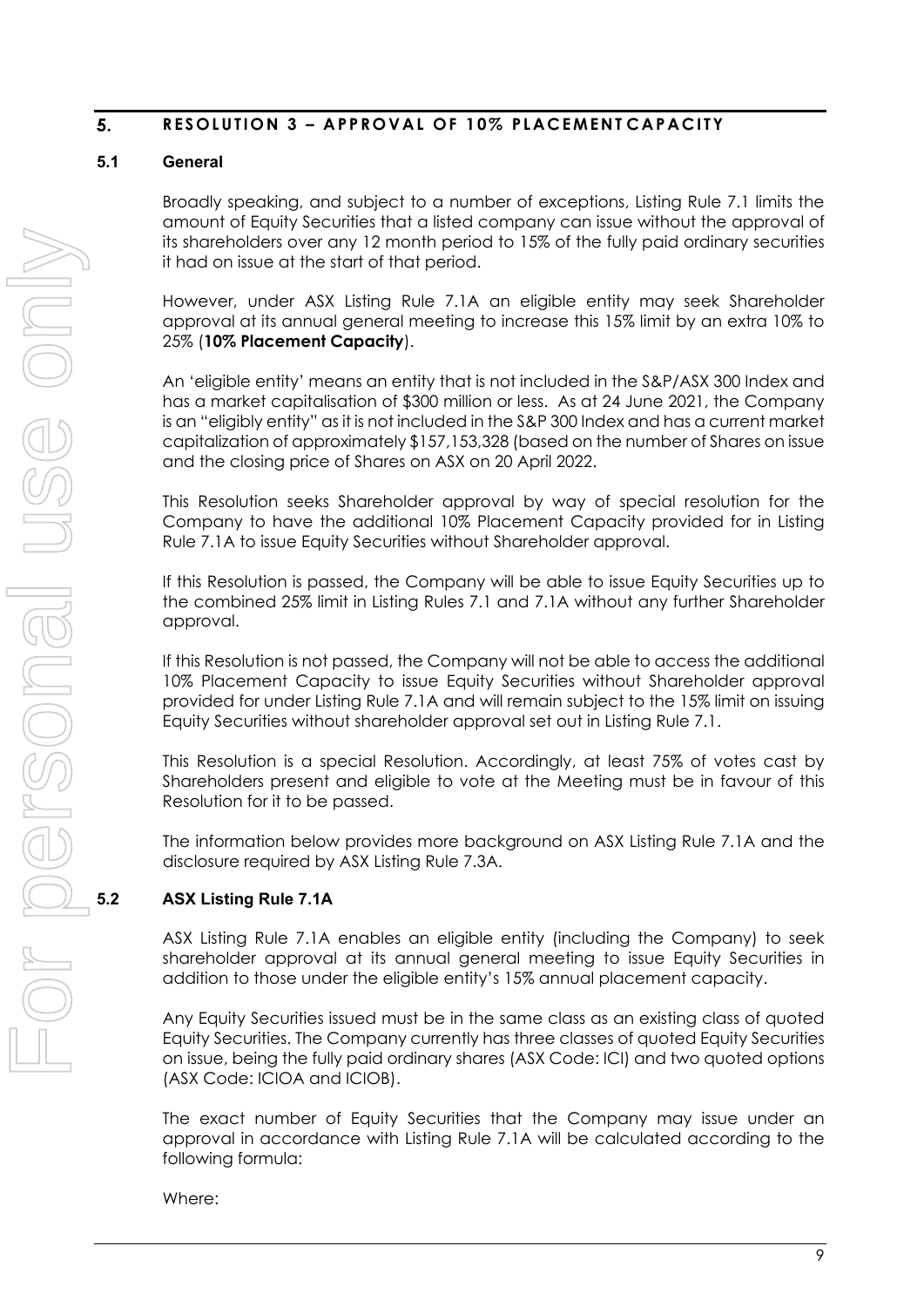- **A** is number of shares on issue at the commencement of the relevant period:
	- (A) plus the number of fully paid shares issued in relevant period under an exception in Listing Rule 7.2 other than exception 9, 16 or 17;
	- (B) plus the number of fully paid shares issued in relevant period on conversion of convertible securities within Listing Rule 7.2 Exception 9 where:
		- (I) the convertible securities were issued or agreed to be issued before the commencement of the relevant period; or
		- (II) the issue of, or agreement to issue, the convertible securities approved, or taken to have been approved, under Listing Rule 7.1 or 7.4;
	- (C) plus the number of fully paid shares issued in relevant period under an agreement to issue securities within Listing Rule 7.2 Exception 16 where:
		- (I) the agreement was entered into before the commencement of the relevant period; or
		- (II) the issue of, or agreement to issue, the convertible securities approved, the agreement or issue was approved, or taken under these rules to have been approved, under Listing Rule 7.1 or 7.4;
	- (D) plus the number of partly paid shares that became fully paid in the 12 months;
	- (E) plus the number of fully paid shares issued in the 12 months with approval of holders of shares under Listing Rule 7.1 and 7.4. This does not include an issue of fully paid shares under the entity's 15% placement capacity without shareholder approval;
	- (F) less the number of fully paid shares cancelled in the relevant period.

*Note that A has the same meaning in Listing Rule 7.1 when calculating an entity's 15% placement capacity.* 

- **D** is 10%.
- **E** is the number of Equity Securities issued or agreed to be issued under Listing Rule 7.1A.2 in the relevant period where the issue or agreement has not been subsequently approved by holders of ordinary securities under Listing Rule 7.4.

# **5.3 Technical information required by ASX Listing Rule 7.1A**

Pursuant to and in accordance with ASX Listing Rule 7.3A, the information below is provided in relation to this Resolution 4:

#### (a) **Date of Issue (10% Placement Capacity Period)**

The Equity Securities may be issued under the 10% Placement Capacity commencing on the date of the Meeting and expiring on the first to occur of the following:

(i) 12 months after the date of the Meeting;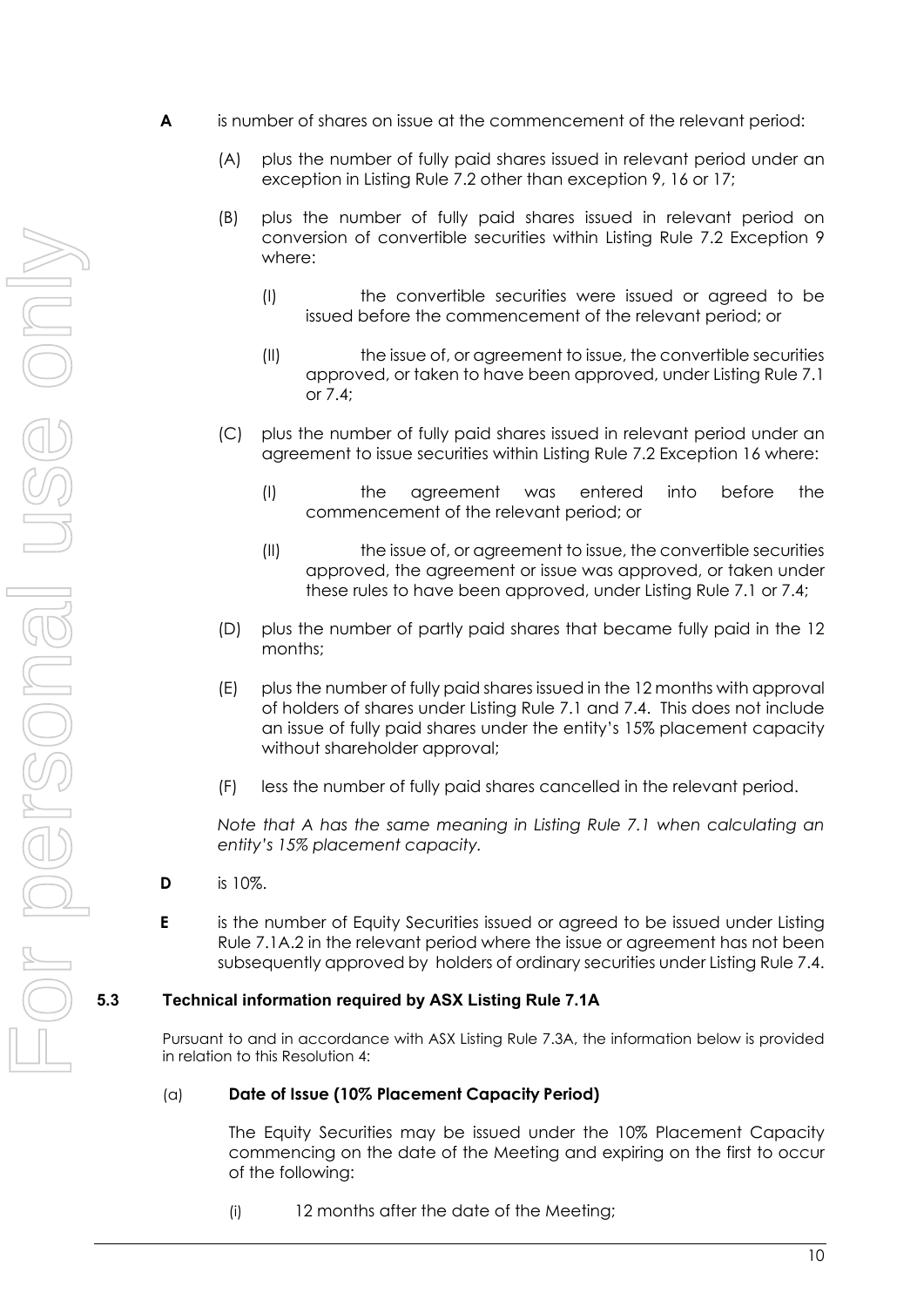- (ii) the time and date of the Company's next general meeting; and
- (iii) the date of approval by Shareholders of any transaction under ASX Listing Rules 11.1.2 (a significant change to the nature or scale of the Company's activities) or 11.2 (disposal of the Company's main undertaking).

## (b) **Minimum Price**

The minimum price at which the Equity Securities may be issued under the 10% Placement Capacity is 75% of the volume weighted average price of Equity Securities in that same class, calculated over the 15 ASX trading days on which trades in that class were recorded immediately before:

- (i) the date on which the price at which the Equity Securities are to be issued is agreed; or
- (ii) if the Equity Securities are not issued within 10 ASX trading days of the date in paragraph (i), the date on which the Equity Securities are issued.

#### (c) **Use of funds raised under 10% Placement Capacity**

The Company intends to use funds raised from issues of Equity Securities under the 10% Placement Capacity for advancing the Company's existing operations including the acquisition of assets and investments (including expenses associated with such an acquisition) and general working capital.

As at the date of this Notice, the Company has no specific purpose or investments in mind for the use of funds raised from issues of Equity Securities under the 10% Placement Capacity.

The Company will comply with the disclosure obligations under Listing Rules 7.1A(4) upon issue of any Equity Securities.

#### (d) **Risk of economic and voting dilution**

Any issue of Equity Securities under the 10% Placement Capacity will dilute the interests of Shareholders who do not receive any Shares under the issue.

If this Resolution is approved by Shareholders and the Company issues the maximum number of Equity Securities available under the 10% Placement Capacity, the economic and voting dilution of existing Shares would be as shown in the table below.

The table below shows the dilution of existing Shareholders calculated in accordance with the formula outlined in ASX Listing Rule 7.1A(2), on the basis of the current market price of Shares and the current number of Equity Securities on issue as at 20 April 2022.

The table also shows:

(i) two examples where variable "A" has increased, by 50% and 100%. Variable "A" is based on the number of ordinary securities the Company has on issue as at 20 April 2022. The number of ordinary securities on issue may increase as a result of issues of ordinary securities that do not require Shareholder approval (for example, a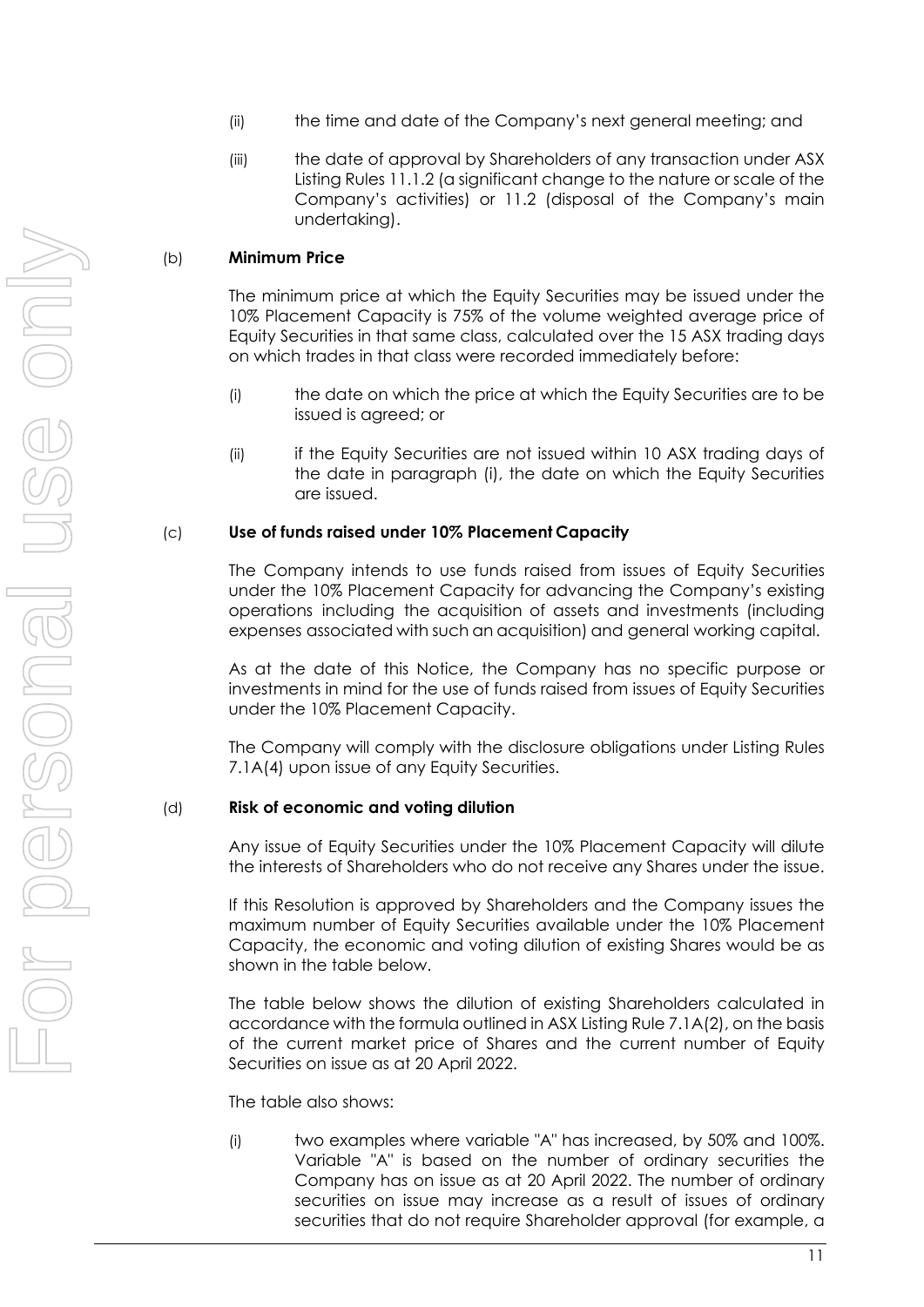pro rata entitlement offer or securities issued under a takeover offer) or future specific placements under Listing Rule 7.1 that are approved at a future general meeting; and

(ii) two examples of where the issue price of ordinary securities has decreased by 50% and increased by 50% as against the market price as at 20 April 2022.

| Number of<br><b>Shares</b> on                                         | <b>Dilution</b>                                          |                                                   |                               |                                          |
|-----------------------------------------------------------------------|----------------------------------------------------------|---------------------------------------------------|-------------------------------|------------------------------------------|
| <b>Issue</b><br>(Variable 'A'<br>in ASX Listing<br><b>Rule 7.1A2)</b> | <b>Issue</b><br>Price<br>(per<br>Share)                  | \$0.0625<br>50% decrease in Issue<br><b>Price</b> | \$0.125<br><b>Issue Price</b> | \$0.25<br>50% increase in Issue<br>Price |
| 1,257,226,624<br>(Current<br>Variable A)                              | <b>Shares</b><br>issued<br>$-10\%$<br>voting<br>dilution | 125,722,663 Shares                                | 125,722,663 Shares            | 125,722,663 Shares                       |
|                                                                       | <b>Funds</b><br><b>Raised</b>                            | \$7,857,666                                       | \$15,715,333                  | \$31,430,666                             |
| 1,885,839,936<br>(50%<br>increase in<br>Variable A)                   | <b>Shares</b><br>issued<br>$-10%$<br>votina<br>dilution  | 188,583,994 Shares                                | 188,583,994 Shares            | 188,583,994 Shares                       |
|                                                                       | <b>Funds</b><br><b>Raised</b>                            | \$11,786,500                                      | \$23,572,999                  | \$47,145,999                             |
| 2,514,453,248<br>$(100\%$<br>increase in<br>Variable A)               | <b>Shares</b><br>issued<br>$-10%$<br>voting<br>dilution  | 251,445,325 Shares                                | 251,445,325 Shares            | 251,445,325 Shares                       |
|                                                                       | <b>Funds</b><br><b>Raised</b>                            | \$15,715,333                                      | \$31,430,666                  | \$62,861,331                             |

The table above uses the following assumptions:

- 1. There are currently 1,257,226,624 Shares on issue.
- 2. The issue price set out above is the closing price of the Shares on the ASX on 20 April 2022.
- 3. The Company issues the maximum possible number of Equity Securities under the 10% Placement Capacity.
- 4. The Company has not issued any Equity Securities in the 12 months prior to the Meeting that were not issued under an exception in ASX Listing Rule 7.2 or with approval under ASX Listing Rule 7.1.
- 5. The issue of Equity Securities under the 10% Placement Capacity consists only of Shares. It is assumed that no options are exercised into Shares before the date of issue of the Equity Securities.
- 6. The calculations above do not show the dilution that any one particular Shareholder will be subject to. All Shareholders should consider the dilution caused to their own shareholding depending on their specific circumstances.
- 7. This table does not set out any dilution pursuant to approvals under ASX Listing Rule 7.1.
- 8. The 10% voting dilution reflects the aggregate percentage dilution against the issued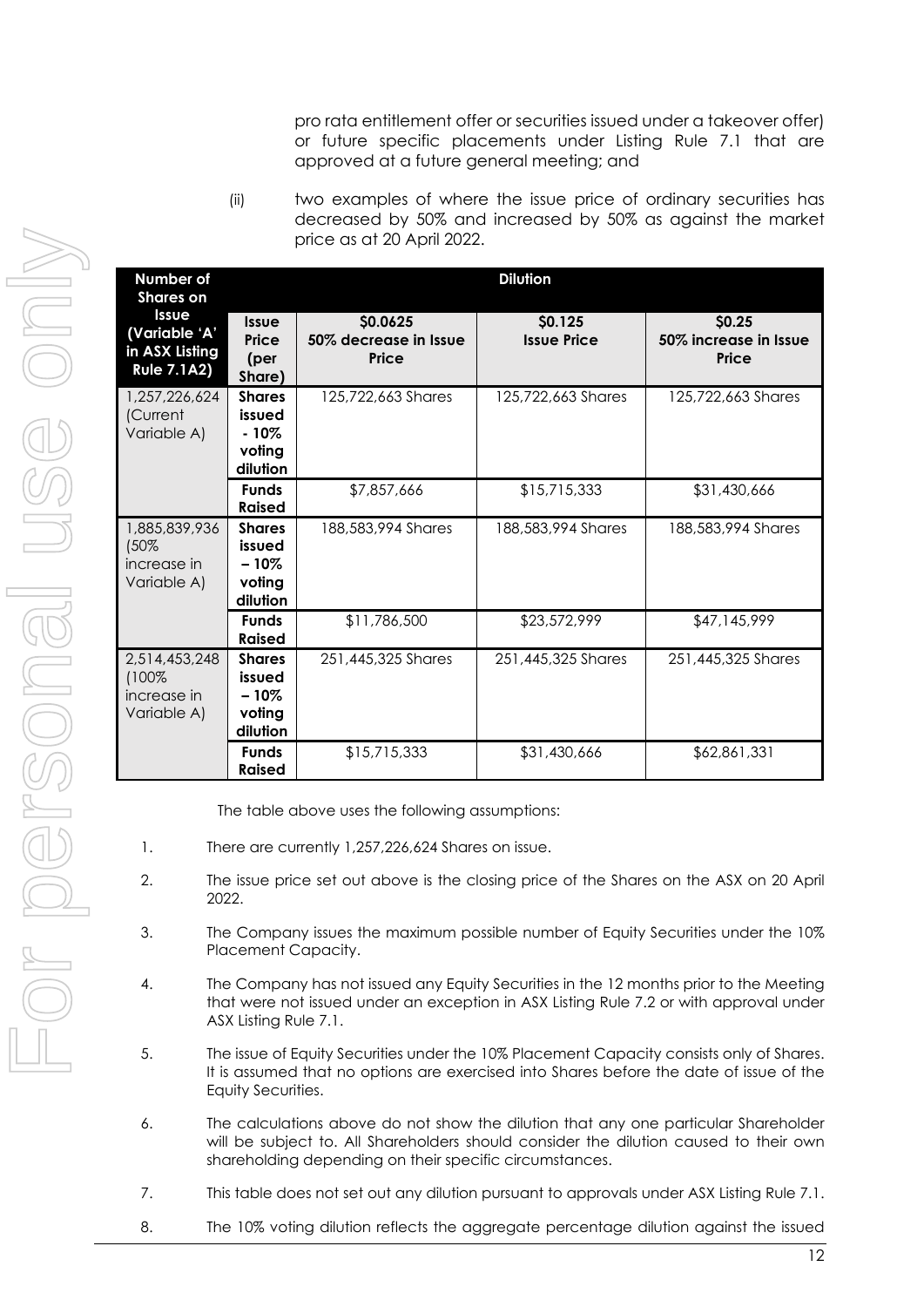share capital at the time of issue. This is why the voting dilution is shown in each example as 10%.

9. The table does not show an example of dilution that may be caused to a particular Shareholder by reason of placements under the 10% Placement Capacity, based on that Shareholder's holding at the date of the Meeting.

Shareholders should note that there is a risk that:

- (i) the market price for the Company's Shares may be significantly lower on the issue date than on the date of the Meeting; and
- (ii) the Shares may be issued at a price that is at a discount to the market price for those Shares on the date of issue.

#### (e) **Allocation under the 10% Placement Capacity**

The Company's allocation policy for the issue of Equity Securities under the 10% Placement Capacity will be dependent on the prevailing market conditions at the time of the proposed placement(s).

The recipients of the Equity Securities to be issued under the 10% Placement Capacity have not yet been determined. However, the recipients of Equity Securities could consist of current Shareholders or new investors (or both), none of whom will be related parties of the Company.

The Company will determine the recipients at the time of the issue under the 10% Placement Capacity, having regard to the following factors:

- (i) the purpose of the issue;
- (ii) alternative methods for raising funds available to the Company at that time, including, but not limited to, an entitlement issue or other offer where existing Shareholders may participate
- (iii) the effect of the issue of the Equity Securities on the control of the Company;
- (iv) the circumstances of the Company, including, but not limited to, the financial position and solvency of the Company;
- (v) prevailing market conditions; and
- (vi) advice from corporate, financial and broking advisers (if applicable).

## (f) **Previous Approval under Listing Rule 7.1A**

The Company previously obtained approval from its Shareholders pursuant to ASX Listing Rule 7.1A at its Annual General Meeting held on 30 July 2021 (**Previous Approval**).

On 29 November 2021, 58,714,430 Shares were issued under Listing Rule 7.1A and this presents 10% of the shares on issue at the commencement of the 12 month period.

The Shares were issued to the following: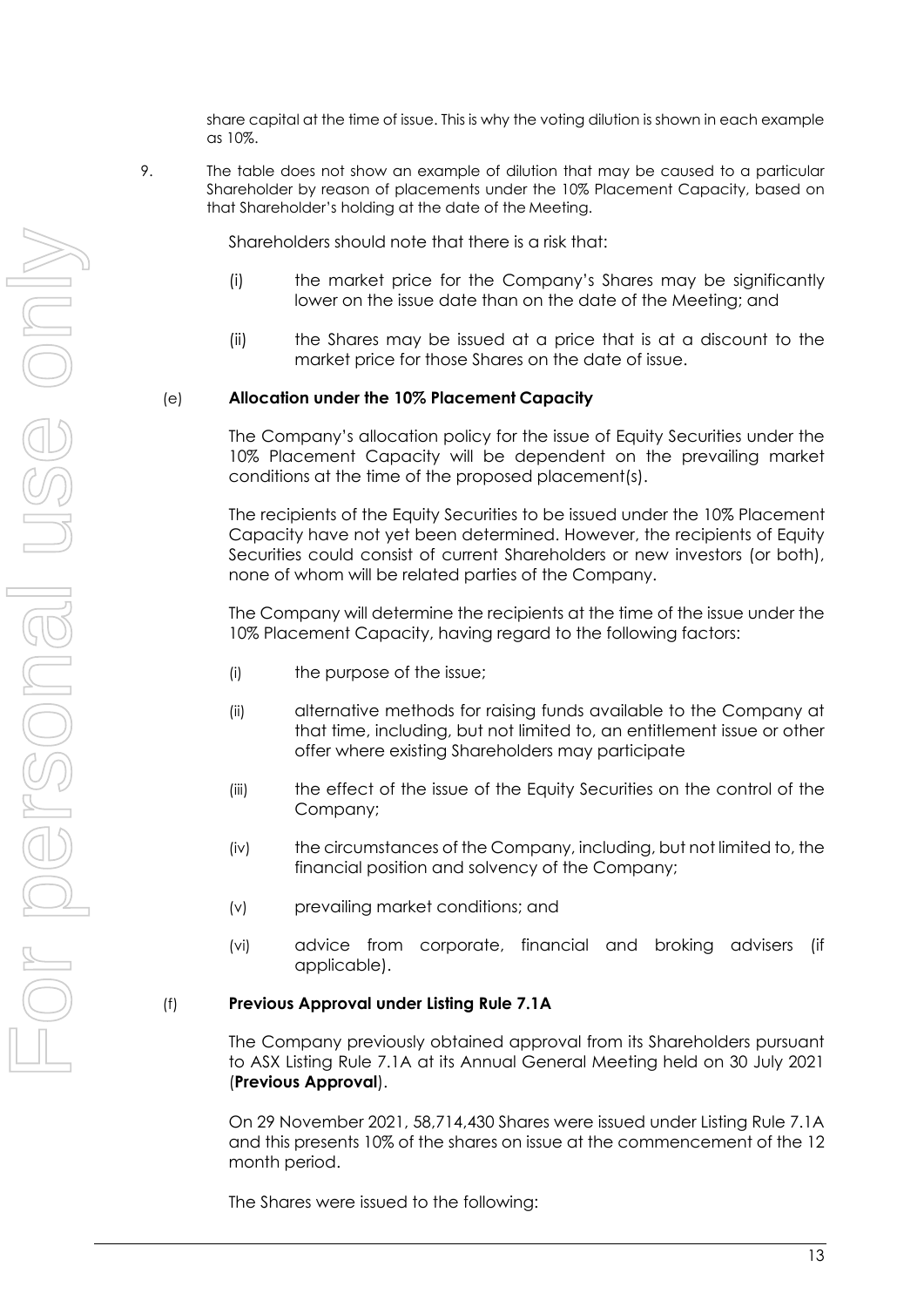| <b>Shareholder</b>                   | <b>No. of Shares Issued</b> |  |  |
|--------------------------------------|-----------------------------|--|--|
| <b>WELTEX NOMINEES PTY LTD</b>       | 43,478                      |  |  |
| TECHNOM (NSW) PTY LIMITED            | 62,103                      |  |  |
| <b>CMC MARKETS STOCKBROKING</b>      | 69,564                      |  |  |
| MR DAVID ALEXANDER OWENELL &         | 86,957                      |  |  |
| <b>AOM PROPERTIES PTY LIMITED</b>    | 108,005                     |  |  |
| <b>BSUT PTY LTD</b>                  | 108,005                     |  |  |
| KING5 PTY LTD                        | 135,000                     |  |  |
| N & M SILVER INVESTMENTS PTY         | 135,006                     |  |  |
| SERET NOMINEES PTY LTD               | 135,006                     |  |  |
| MR HARRISON RIIS MARCEL QUIRK        | 135,006                     |  |  |
| <b>KARMIC TRADING PTY LTD</b>        | 135,006                     |  |  |
| CS THIRD NOMINEES PTY LIMITED        | 23,755,693                  |  |  |
| <b>CITICORP NOMINEES PTY LIMITED</b> | 33,805,601                  |  |  |

The Shares issued were fully paid ordinary shares and they were issued at \$0.115 per share. There was no discount to the issue price.

The total amount raised under LR 7.1A is \$6,752,159 and none has been spent to date. Funds raised will be used for general working capital.

## (g) **Voting Exclusion Statement**

As at the date of this Notice, the Company is not proposing to make an issue of Equity Securities under Listing Rule 7.1A. Accordingly, a voting exclusion statement is not included in this Notice.

# **5.4 Compliance with ASX Listing Rules 7.1A.4**

When the Company issues Equity Securities pursuant to the 10% Placement Capacity, it will give to ASX:

- (a) state in its announcement of the proposed issue under Listing Rule 3.10.3 or in its application for quotation of the securities under Listing Rule 2.7 that the securities are being issued under Listing Rule 7.1A; and
- (b) a list of the allottees of the Equity Securities and the number of Equity Securities allotted to each (not for release to the market), in accordance with Listing Rule 7.1A.4.

#### $\mathbf{6}$ **RESOLUTION 5 – RATIFICATION OF ISSUE OF GAMECONOMY CONSIDERATION SHARES**

# **6.1 Background**

On 14 January 2022, the Company announced it had signed a binding term sheet to acquire 60% in gaming backend technology tools provider Gameconomy for a cash and share equivalent totalling MYR \$1.5 million (AUD \$497,264).

Based in Kuala Lumpur, Malaysia, Gameconomy is a gaming backend technology development company that has progressed through two global incubator/accelerator programs: Founder Institute and HYPE Spin Accelerator between 2019 and 2020. Gameconomy has been developing Metavers e-related technologies and is working closely with private and public clients to develop smart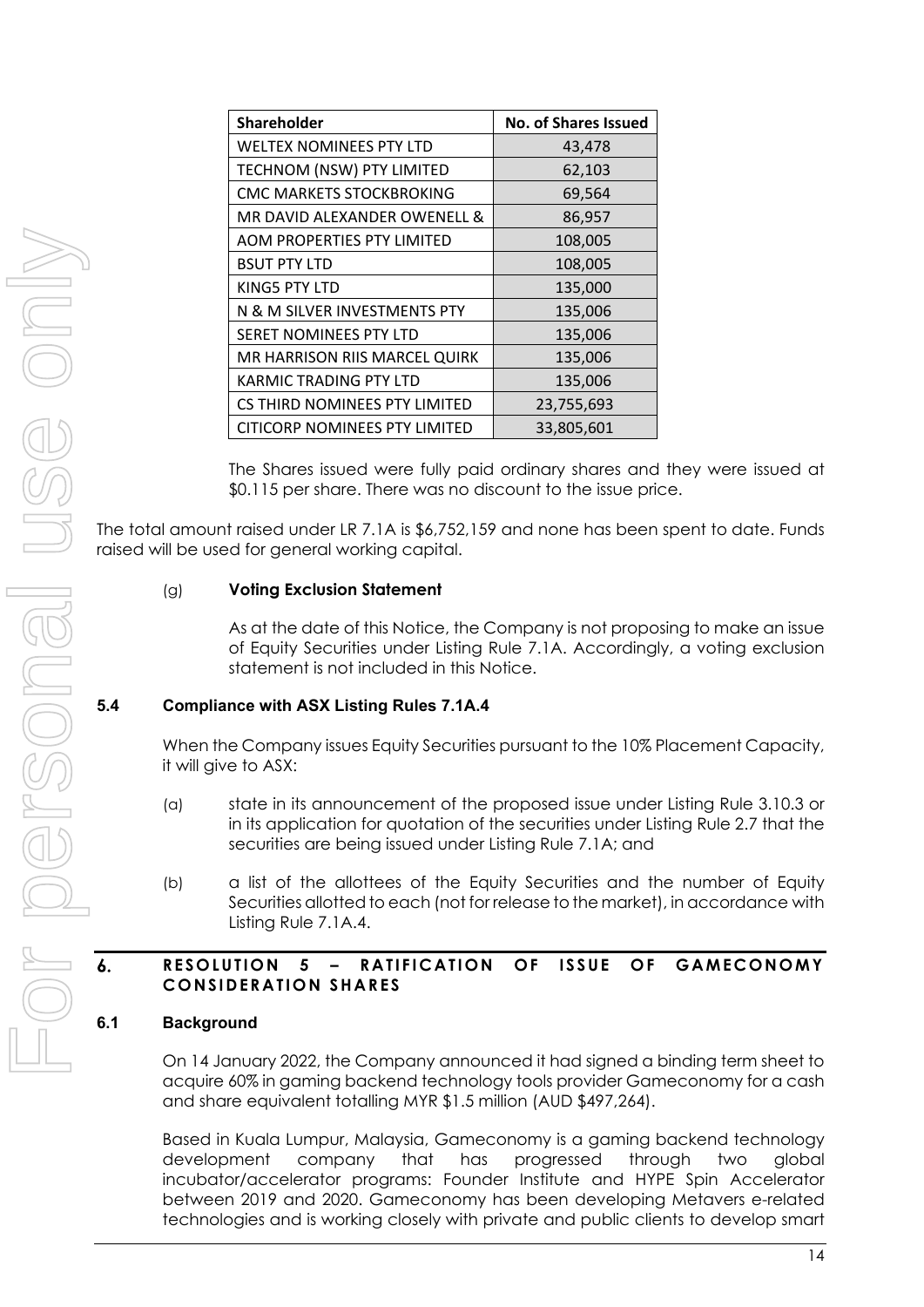contracts technologies. Amongst Gameconomy's noteworthy clients are MYEG Services Bhd, Malaysia's flagship e-Government solutions and services provider.

iCandy is investing MRY750,000 (A\$248,632) cash into Gameconomy in return for a 30% enlarged shareholding in Gameconomy. Separately, iCandy is acquiring 30% of Gameconomy from its management for a total consideration of MYR750,000 (A\$248,632), to be satisfied by the consideration specified in section 6.2(a) below.

On 21 March 2022, 59,942 Shares were issued as Tranche 1 Gameconomy consideration shares (**Gameconomy Consideration Shares**).

The Gameconomy Consideration Shares were issued to the Gameconomy Vendors pursuant to the Company's 15% placement capacity under Listing Rule 7.1

# **6.2 Key Terms of Acquisition Agreement**

The key terms of the Acquisition Agreement, to acquire the 30% interest from the Gameconomy management, are as follows:

- (a) Consideration
	- (i) Cash consideration of MYR 1,125,000 (AUD \$372,948), and
	- (ii) Shares consideration MYR 375,000 (AUD\$124,441) via the issuance of the Company's shares via 12 equal tranches (719,311 Shares) at an issue price of \$0.173 per share.
- (b) Voluntary Escrow

Shares are subjected to a voluntary escrow period of 1 year from date of issuance.

# **6.3 Listing Rules 7.1 and 7.4**

Broadly speaking, and subject to a number of exceptions which are contained in Listing Rule 7.2 (which do not apply in the circumstances of this Resolution), Listing Rule 7.1 limits the amount of equity securities that a listed company can issue without the approval of its shareholders over any 12-month period to 15% of the fully paid ordinary securities it had on issue at the start of that period. The Gameconomy Consideration Shares do not fit within any of the exceptions in Listing Rule 7.2 and, as it has not yet been approved by the Company's Shareholders, it effectively uses up part of the 15% limit in Listing Rule 7.1, reducing the Company's capacity to issue further equity securities without Shareholder approval under Listing Rule 7.1 for the 12 month period following the issue date.

Listing Rule 7.4 allows the shareholders of a listed company to approve an issue of equity securities after it has been made or agreed to be made. If they do, the issue is taken to have been approved under Listing Rule 7.1 and so does not reduce the company's capacity to issue further equity securities without shareholder approval under that rule.

The Company wishes to retain as much flexibility as possible to issue additional equity securities into the future without having to obtain Shareholder approval for such issues under Listing Rule 7.1.

The effect of Resolution 5 will be to permit the Company to refresh the Company's placement capacity under Listing Rule 7.1 to the extent of 59,942 Shares.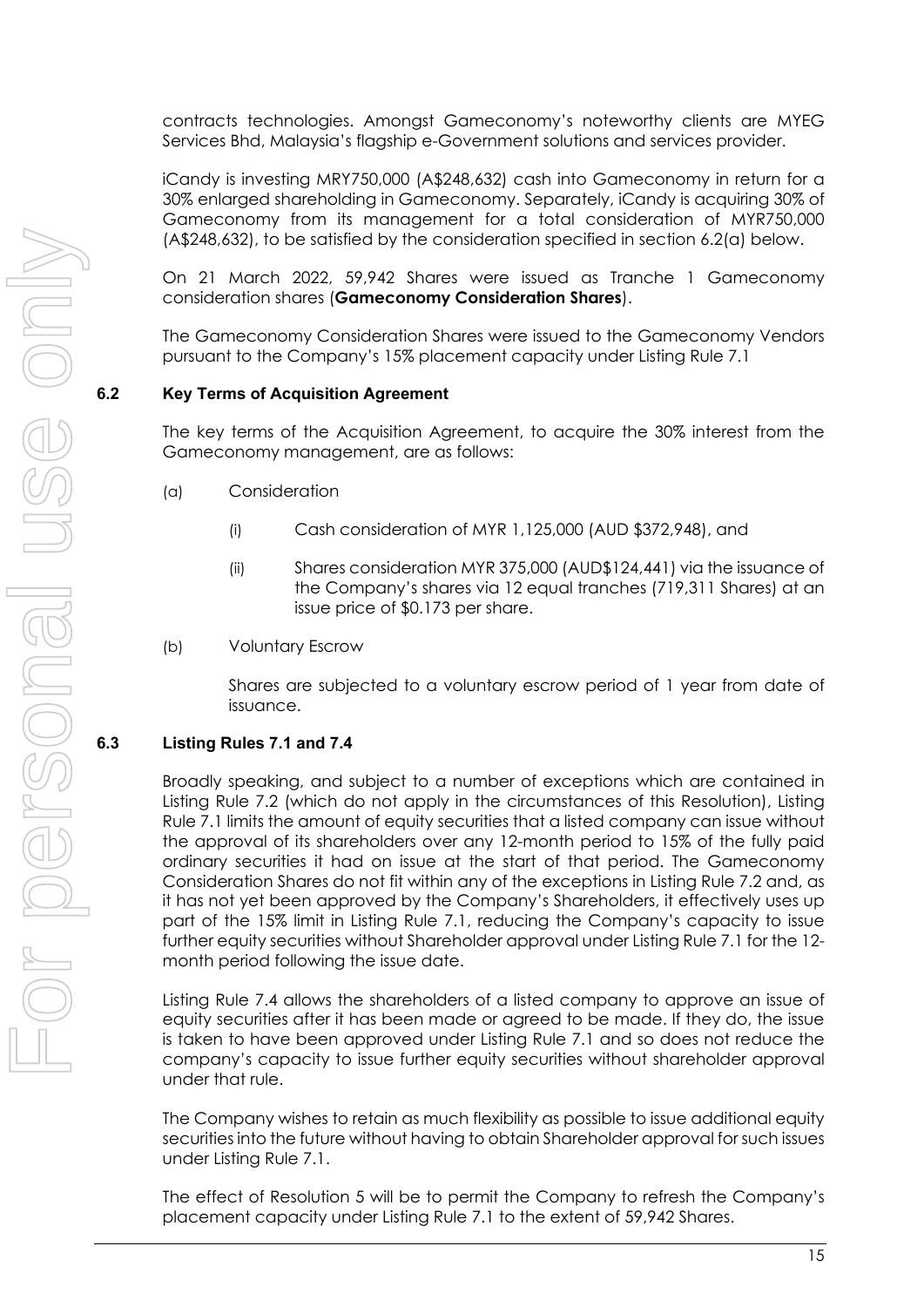# **6.4 Technical information required by Listing Rule 14.1A**

If Resolution 5 is passed, the Gameconomy Consideration Shares will be **excluded** in calculating the Company's 15% limit in Listing Rule 7.1, effectively **increasing** the number of equity securities it cans issue without Shareholder approval over the 12 month period following the issue date.

If Resolution 5 is not passed, the Gameconomy Consideration Shares will be **included** in calculating the Company's 15% limit in Listing Rule 7.1, effectively **decreasing** the number of equity securities it can issue without Shareholder approval over the 12 month period following the issue date.

# **6.5 Additional Information required by Listing Rule 7.5**

Pursuant to and in accordance with Listing Rule 7.5, the following information is provided in respect of Resolution 5:

# (a) **Name of the person/s to whom the Company issued the securities**

Mr King Meng Chan, is the Gameconomy management who transferred his 30% interest to the Company.

In accordance with paragraph 7.2 of ASX Guidance Note 21, the Company confirms that Mr King Meng Chan is not:

- (i) a related party of the Company;
- (ii) a member of the Company's Key Management Personnel;
- (iii) a substantial holder of the Company;
- (iv) an adviser of the Company;
- (v) an associate of any of the above parties; or

issued more than 1% of the Company's issued capital at the time of issue.

# (b) **Number and class of securities issued**

59,942 Shares

# (c) **Terms of the Securities**

The Gameconomy Consideration Shares are fully paid ordinary shares in the capital of the Company issued on the same terms and conditions as the Company's existing Shares, except that the Gameconomy Consideration Shares are subjected to a 1 year voluntarily escrow period from date of issuance.

#### (d) **Date on which the securities were issued**

59,942 Shares issued on 21 March 2022.

(e) **Issue price or consideration received**

The deemed issue per share is \$0.173. No cash was raised from this issue.

(f) **Agreements**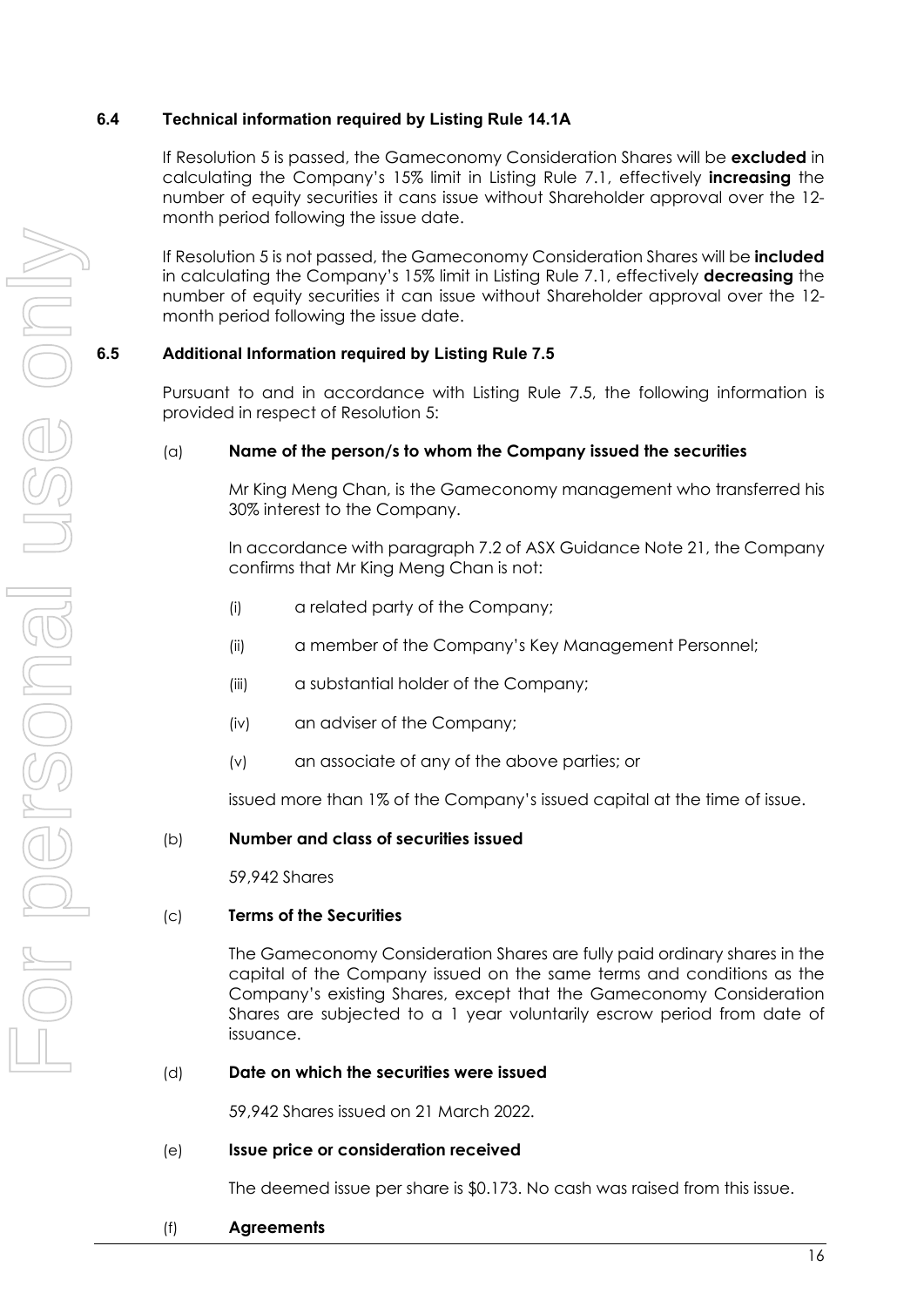The Gameconomy Consideration Shares were issued pursuant to the terms of the Acquisition Agreement. A summary of the Acquisition Agreement is provided at section 6.2 above. The terms of the binding term sheet were announced by the Company on 14 January 2022.

# (g) **Voting Exclusion**

A voting exclusion statement is included in the Notice.

## **6.6 Board Recommendation**

The Board unanimously recommends that Shareholders vote in favour of this Resolution 5. The Chair intends to exercise all available proxies in favour of this Resolution.

# **RESOLUTION 6 – RATIFICATION OF ISSUE OF STORMS CONSIDERATION SHARES**

## **7.1 Background**

7.

On 8 February 2022, the Company announced it had entered into a Share Purchase Agreement ("Agreement") to acquire 51% of Digital Games International Pte Ltd ("Storms"), a Southeast Asia-based games development, publishing and licensing company, with an option for the vendors of Storms to sell the remaining 49% to the Company within an agreed period of time.

Storms was founded in March 2020 by Singtel, Advanced Info Service (" AIS"), and SK Telecom. Singtel, AIS and SK Telecom are the largest mobile network operators in Singapore, Thailand and South Korea, respectively. Storms develops and publishes casual and hy per-casual games through the Google Play and Apple App Stores and taps into its business-to-business (" B2B") business model which leverages Super Apps and Telcos product offerings. It also develops its own instant gaming and gamification features.

On 24 February 2022, 63,511,122 Shares were issued to settle the Company's acquisition of 51% of Storms ("**Consideration Shares**").

# **7.2 Key Terms of Acquisition Agreement**

The key terms of the Acquisition Agreement are as follows:

(a) Consideration

The Company will issue Shares to the value of \$8 million at an issue of price of \$0.126 per share which is the derived based on the 7 day volumeweighted average price of the Company's Shares immediately prior to 5 February 2022

(b) Voluntary Escrow

Shares are subjected to a voluntary escrow period of 1 year from date of issuance.

# **7.3 Listing Rules 7.1 and 7.4**

An explanation of Listing Rule 7.1 and 7.4 is set out in section 6.3.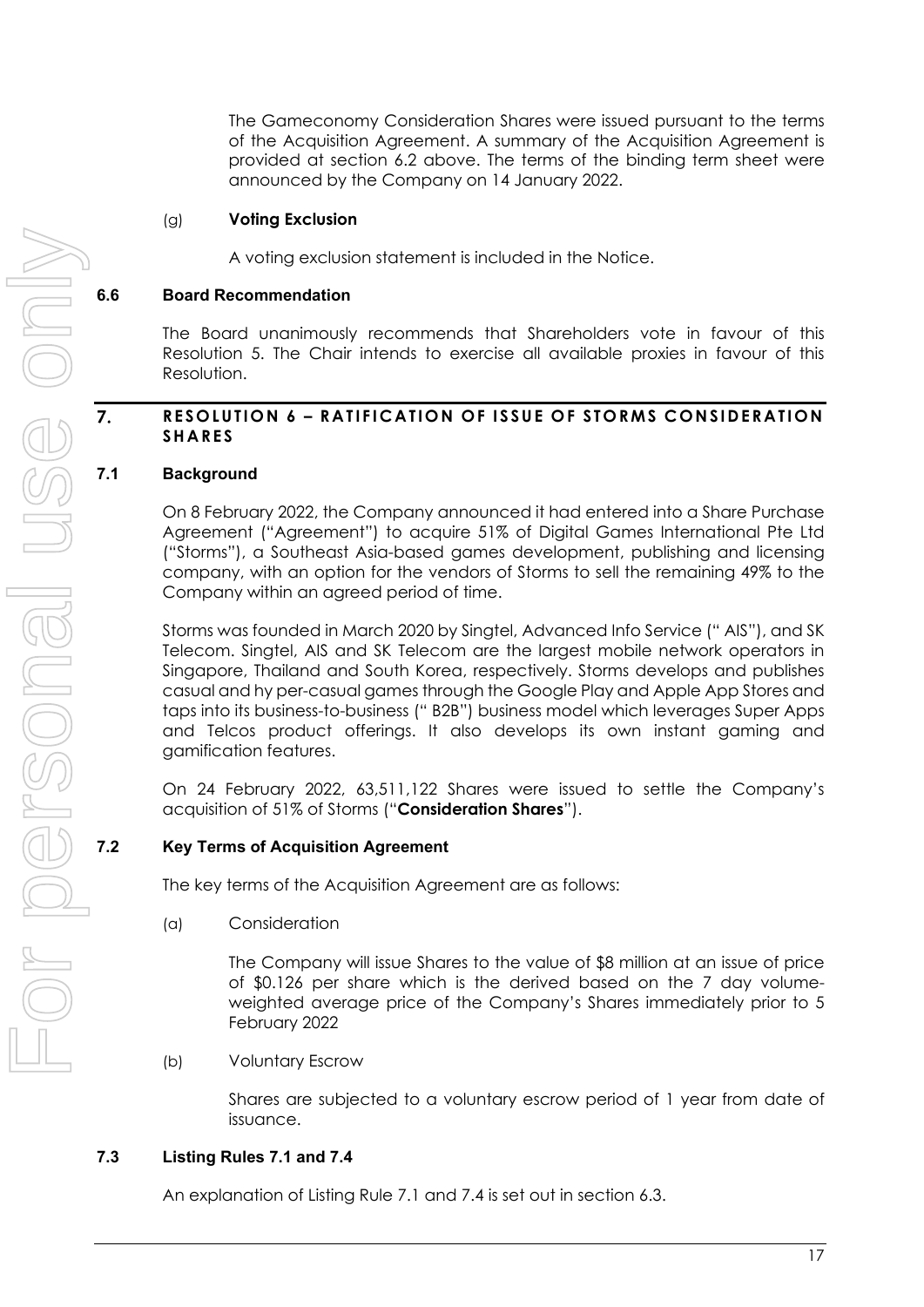The Company wishes to retain as much flexibility as possible to issue additional equity securities into the future without having to obtain Shareholder approval for such issues under Listing Rule 7.1.

The effect of Resolution 6 will be to permit the Company to refresh the Company's placement capacity under Listing Rule 7.1 to the extent of the Consideration Shares.

# **7.4 Technical information required by Listing Rule 14.1A**

If Resolution 6 is passed, the Digital Games International Pte Ltd Consideration Shares will be **excluded** in calculating the Company's 15% limit in Listing Rule 7.1, effectively **increasing** the number of equity securities it cans issue without Shareholder approval over the 12-month period following the issue date.

If Resolution 5 is not passed, the Digital Games International Pte Ltd Consideration Shares will be **included** in calculating the Company's 15% limit in Listing Rule 7.1, effectively **decreasing** the number of equity securities it can issue without Shareholder approval over the 12-month period following the issue date.

# **7.5 Additional Information required by Listing Rule 7.5**

Pursuant to and in accordance with Listing Rule 7.5, the following information is provided in respect of Resolution 5:

# (a) **Name of the person/s to whom the Company issued the securities**

- (i) AIS Digital Life Co. Ltd
- (ii) SK Telecom Co Ltd
- (iii) Digital Gaming Investments Pte Ltd

In accordance with paragraph 7.2 of ASX Guidance Note 21, the Company confirms that recipients are not:

- (iv) a related party of the Company;
- (v) a member of the Company's Key Management Personnel;
- (vi) a substantial holder of the Company;
- (vii) an adviser of the Company;
- (viii) an associate of any of the above parties; or

issued more than 1% of the Company's issued capital at the time of issue.

# (b) **Number and class of securities issued**

63,511,122 fully paid ordinary shares

# (c) **Terms of the Securities**

The Digital Games International Pte Ltd Consideration Shares are fully paid ordinary shares in the capital of the Company issued on the same terms and conditions as the Company's existing Shares, except the shares are subject to a 1 year voluntarily escrow period from date of issuance.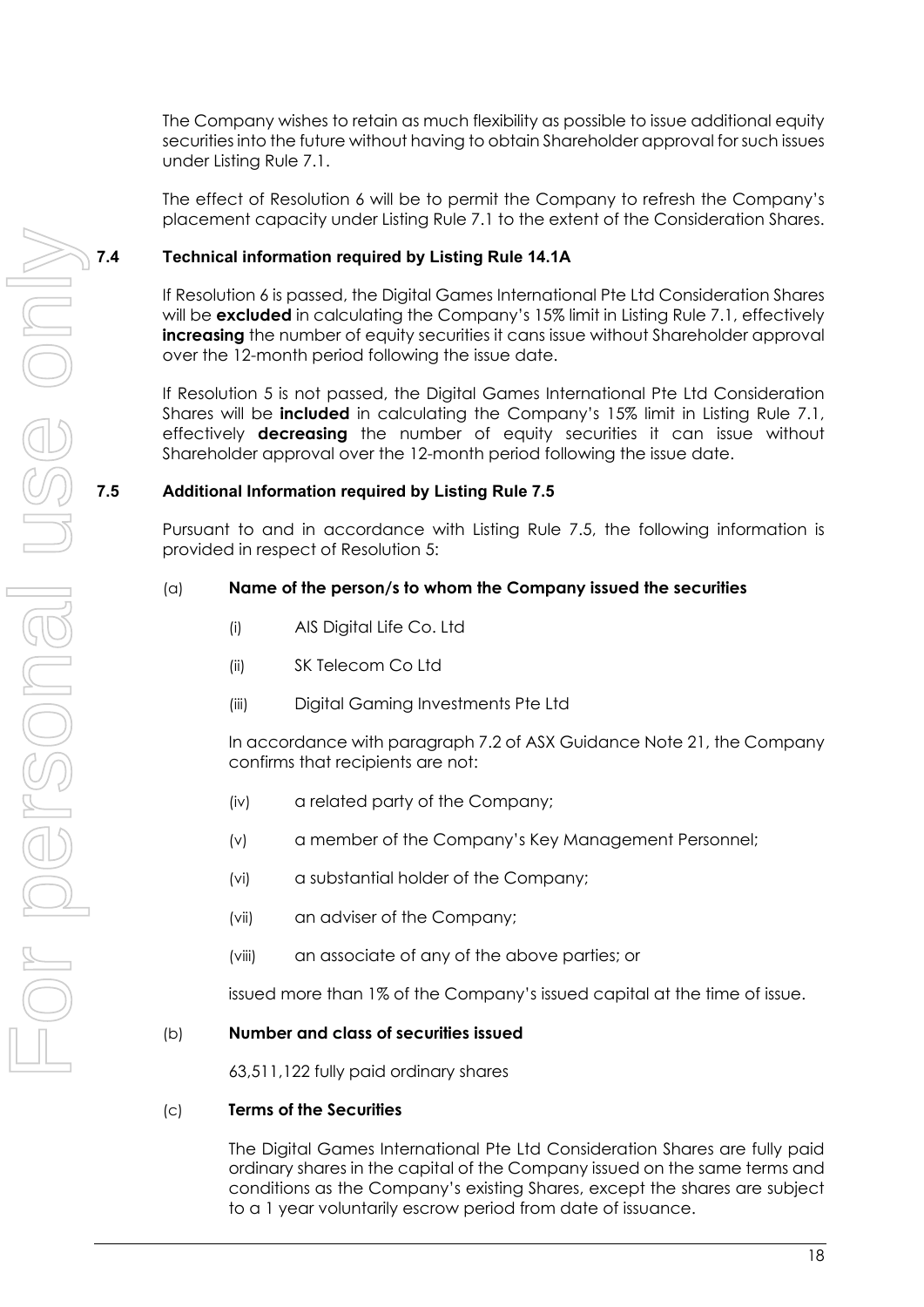## (d) **Date on which the securities were issued**

63,511,122 fully paid ordinary shares were issued on 24 February 2022.

## (e) **Issue price or consideration received**

The deemed issue per share is \$0.126. No cash was raised from this issue.

#### (f) **Agreements**

The Digital Games International Pte Ltd Consideration Shares were issued pursuant to the terms of the Acquisition Agreement. A summary of the key terms of the Acquisition Agreement is provided at section 7.2 above. The terms of the binding Agreement were announced by the Company on 8 February 2022.

# (g) **Voting Exclusion**

A voting exclusion statement is included in the Notice.

# **7.6 Board Recommendation**

The Board unanimously recommends that Shareholders vote in favour of this Resolution 6. The Chair intends to exercise all available proxies in favour of this Resolution.

#### **ENQUIRIES**  8.

Shareholders are required to contact Ms Jiahui Lan +61 (3) 8611 5353 if they have any queries in respect of the matters set out in these documents.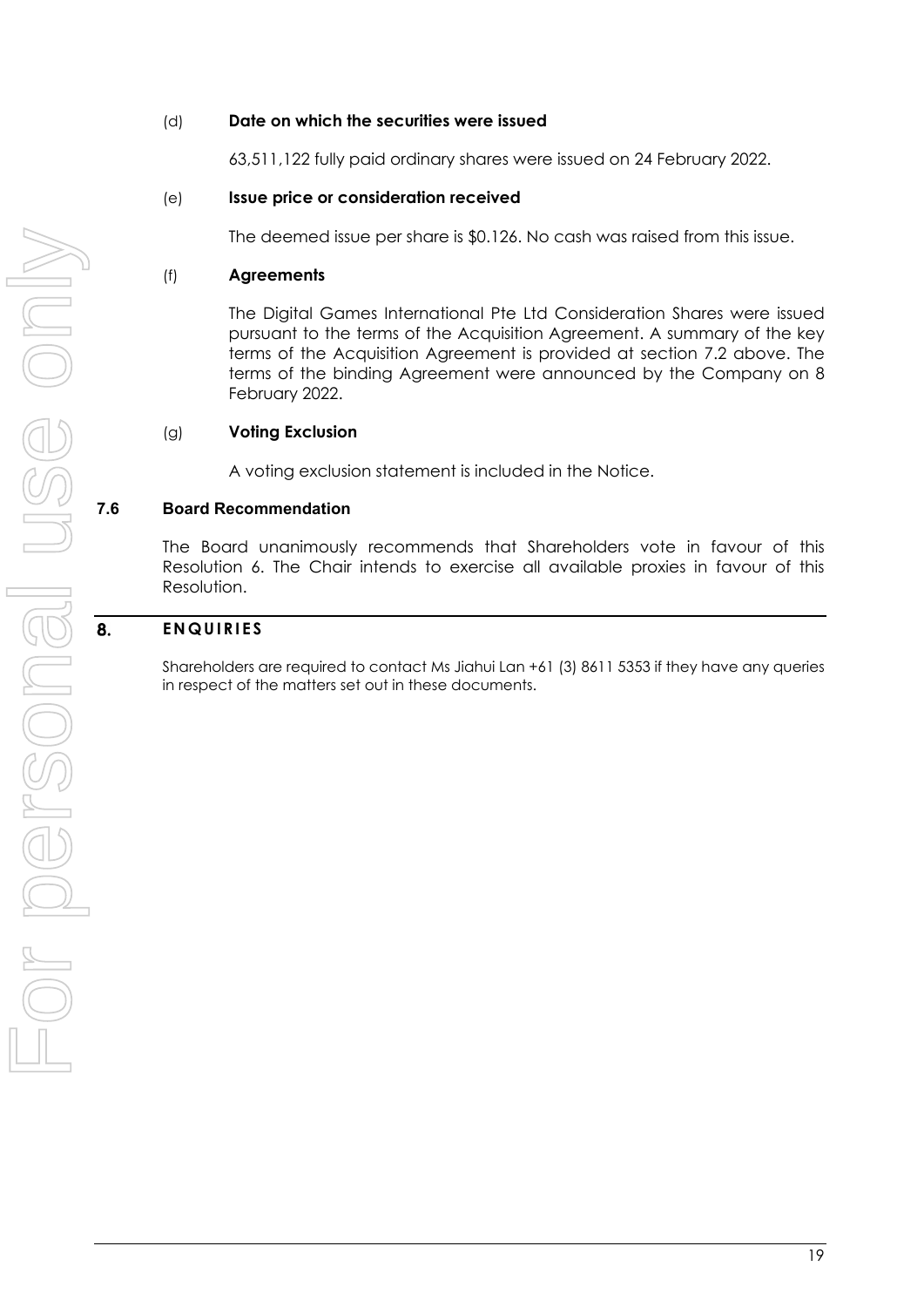# **SCHEDULE 1 - GLOSSARY**

**\$** means Australian dollars.

**AEST** means Australian Eastern Standard Time.

**ASIC** means the Australian Securities and Investments Commission.

**ASX** means ASX Limited.

**ASX Listing Rules** means the Listing Rules of ASX.

**Board** means the current board of directors of the Company.

**Business Day** means Monday to Friday inclusive, except New Year's Day, Good Friday, Easter Monday, Christmas Day, Boxing Day, and any other day that ASX declares is not a business day.

**Closely Related Party** of a member of the Key Management Personnel means:

a spouse or child of the member;

a child of the member's spouse;

a dependent of the member or the member's spouse;

anyone else who is one of the member's family and may be expected to influence the member, or be influenced by the member, in the member's dealing with the entity;

a company the member controls; or

a person prescribed by the *Corporations Regulations 2001 (Cth*) for the purposes of the definition of 'closely related party' in the Corporations Act.

**Company** or **iCandy** means iCandy Interactive Limited (ACN 604 871 712).

**Constitution** means the Company's constitution.

**Corporations Act** means the *Corporations Act 2001*(Cth).

**Directors** means the current directors of the Company.

**Explanatory Statement** means the explanatory statement accompanying the Notice of Meeting.

**Key Management Personnel** has the same meaning as in the accounting standards issued by the Australian Accounting Standards Board and means those persons having authority and responsibility for planning, directing and controlling the activities of the Company, or if the Company is part of a consolidated entity, of the consolidated entity, directly or indirectly, including any director (whether executive or otherwise) of the Company, or if the Company is part of a consolidated entity, of an entity within the consolidated group.

**Meeting** means the annual general meeting convened by this Notice of Meeting.

**Notice of Meeting** or **Notice of Annual General Meeting** means this notice of annual general meeting including the Explanatory Statement.

**Resolutions** means the resolutions set out in the Notice of Meeting, or any one of them, as the context requires.

**Section** means a section of the Explanatory Statement.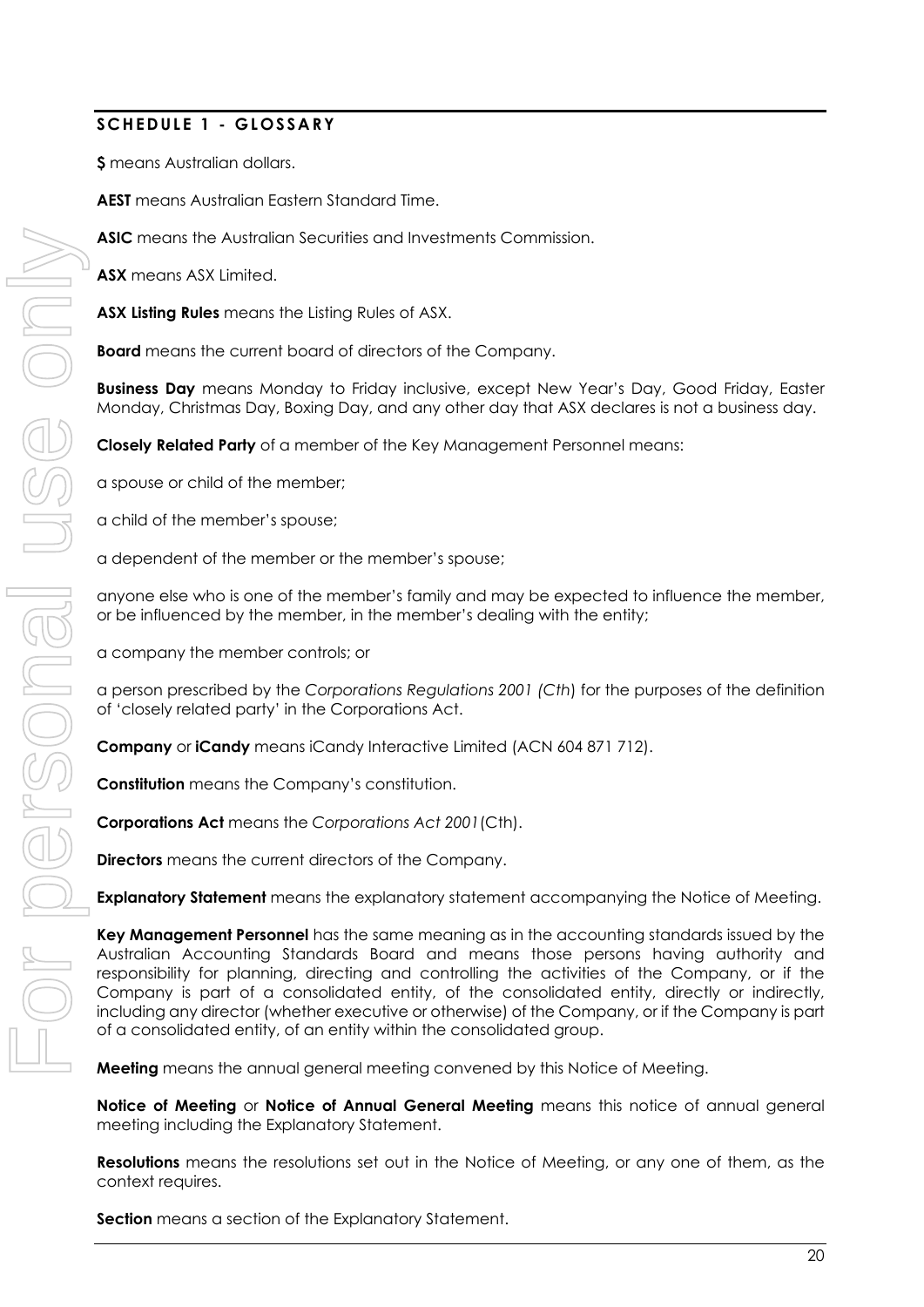**Share** means a fully paid ordinary share in the capital of the Company.

**Shareholder** means a holder of a Share.

**Storms Vendors** means the parties specified in section 7.5(a).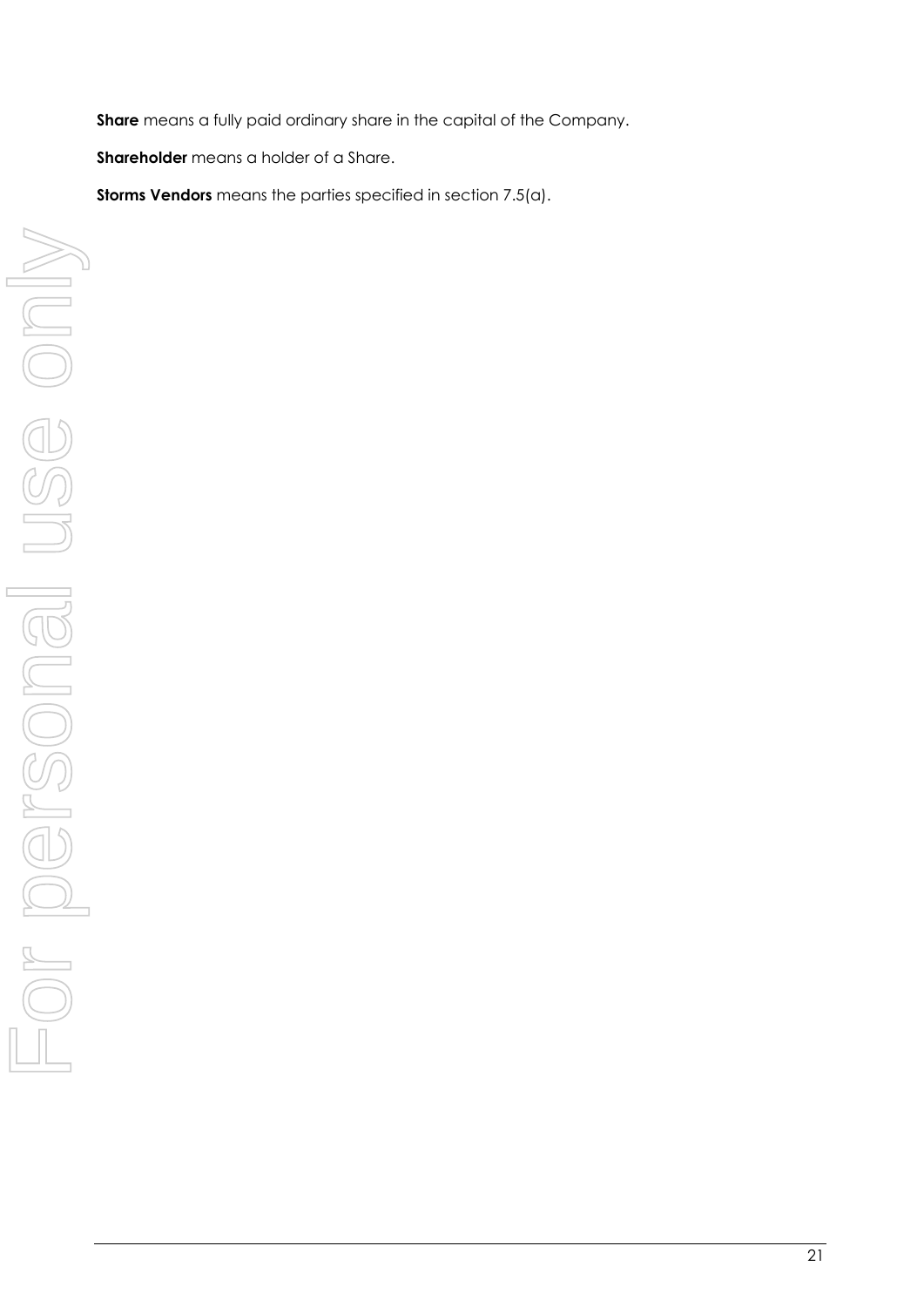# **APPOINTMENT OF PROXY FORM**

# **ICANDY INTERACTIVE LIMITED ACN 604 871 712**

# **ANNUAL GENERAL MEETING**

| I/We    |                                                                                 |
|---------|---------------------------------------------------------------------------------|
|         |                                                                                 |
| of:     |                                                                                 |
| SRN/HIN |                                                                                 |
|         | being a Shareholder entitled to attend and vote at the Meeting, hereby appoint: |
| Name:   |                                                                                 |
|         |                                                                                 |
| OR:     | the Chair of the Meeting as my/our proxy.                                       |

or failing the person so named or, if no person is named, the Chair, or the Chair's nominee, to vote in accordance with the following directions, or, if no directions have been given, and subject to the relevant laws as the proxy sees fit, at the Meeting to be held at **3:30pm** (AEST) on **31 May 2022** via online webinar and at any adjournment thereof.

# **Authority for Chair to vote undirected proxies on Remuneration Related Resolutions**

Where I/we have appointed the Chair as my/our proxy (or where the Chair becomes my/our proxy by default), I/we expressly authorise the Chair to exercise my/our proxy on Resolution 1(except where I/we have indicated a different voting intention below) even though Resolution 1 IS connected directly or indirectly with the remuneration of a member of the Key Management Personnel, which includes the Chair.

# **Chair's Voting Intention in relation to undirected proxies**

The Chair intends to vote undirected proxies in favour of all Resolutions. In exceptional circumstances the Chair may change his/her voting intention on any Resolution. In the event this occurs an ASX announcement will be made immediately disclosing the reasons for the change.

# **The Chair intends to vote undirected proxies in favour of all Resolutions in which the Chair is entitled to vote.**

|                     |                                                                                                                                                                                                           | For | Against | <b>Abstain</b> |
|---------------------|-----------------------------------------------------------------------------------------------------------------------------------------------------------------------------------------------------------|-----|---------|----------------|
| <b>Resolution 1</b> | <b>Adoption of Remuneration Report</b>                                                                                                                                                                    |     |         |                |
| <b>Resolution 2</b> | Re-election of Director – Mr Kin Wai Lau                                                                                                                                                                  |     |         |                |
| <b>Resolution 3</b> | Election of Director – Mr Marcus Ungar                                                                                                                                                                    |     |         |                |
| <b>Resolution 4</b> | <b>Approval of 10% Placement Capacity</b>                                                                                                                                                                 |     |         |                |
| <b>Resolution 5</b> | Ratification<br>of the contract of the contract of the contract of the contract of the contract of the contract of the contract<br><b>of</b><br><b>Issue</b><br>Gameconomy<br><b>Consideration Shares</b> |     |         |                |
| <b>Resolution 6</b> | <b>Ratification of Issue of Storms Consideration Shares</b>                                                                                                                                               |     |         |                |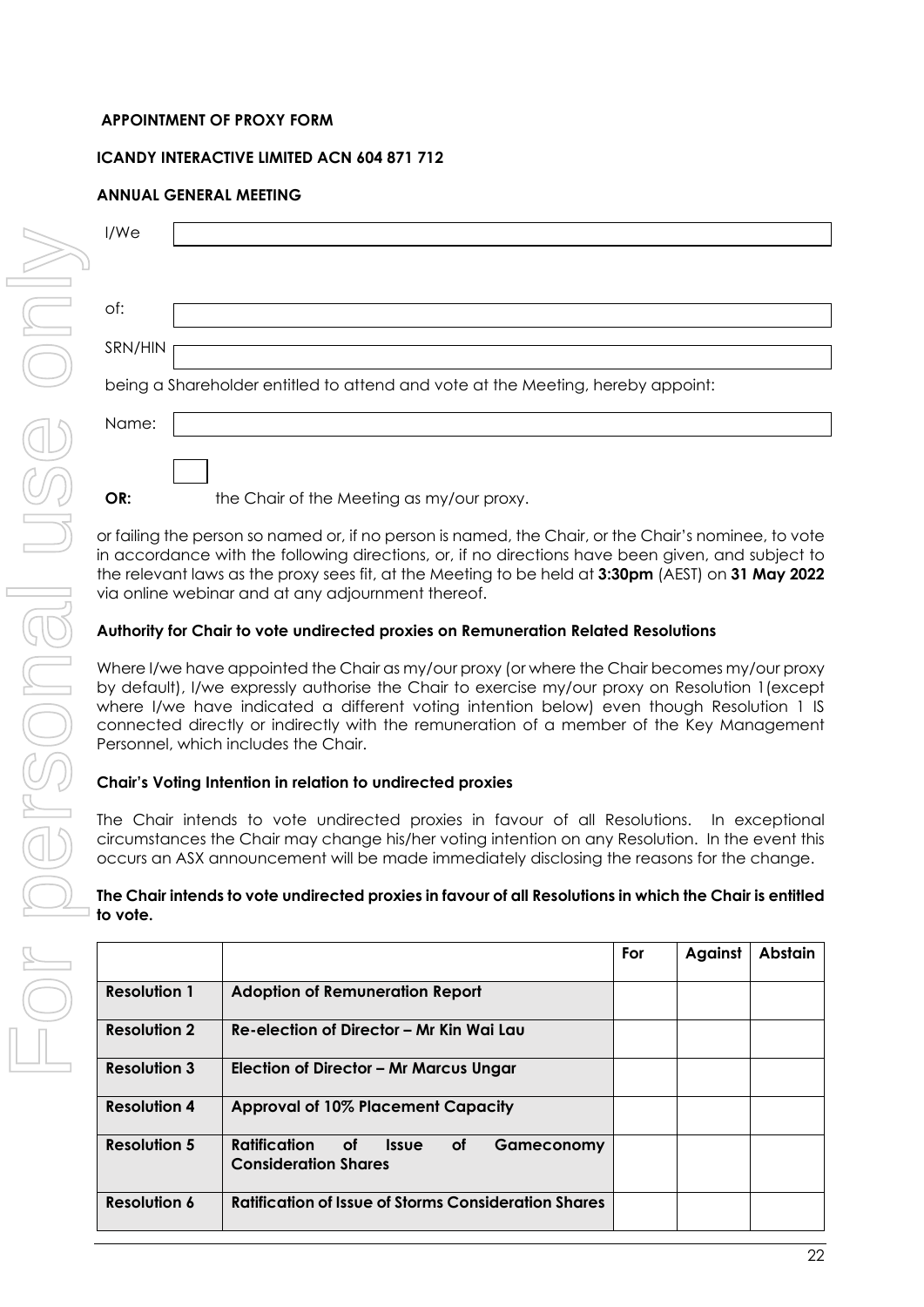Please note: If you mark the abstain box for a particular Resolution, you are directing your proxy not to vote on that Resolution on a show of hands or on a poll and your votes will not be counted in computing the required majority on a poll.

# **If two proxies are being appointed, the proportion of voting rights this proxy represents is: %**

| <b>Signature of Shareholder(s):</b>   |                       |                                               |  |
|---------------------------------------|-----------------------|-----------------------------------------------|--|
| Individual or Shareholder 1           | <b>Shareholder 2</b>  | Shareholder 3                                 |  |
|                                       |                       |                                               |  |
| Sole<br>Director/Company<br>Secretary | <b>Director</b>       | Director/Company Secretary                    |  |
| Date:                                 |                       |                                               |  |
| Contact<br>name:                      | Contact<br>(daytime): | ph                                            |  |
| E-mail<br>address:                    | mail:                 | Consent for contact by e-<br><b>YES</b><br>NO |  |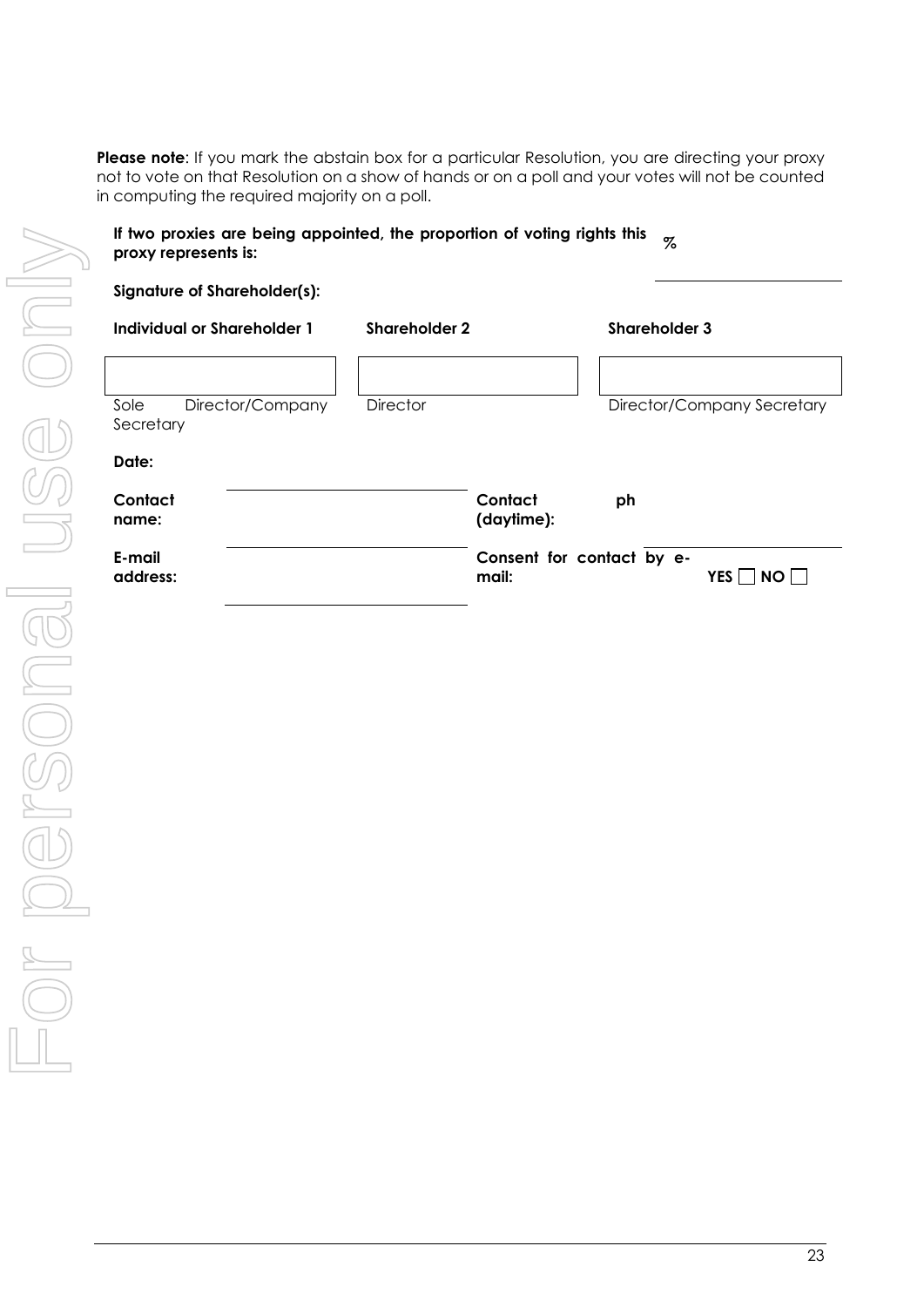# **Instructions for Completing 'Appointment of Proxy' Form**

- 1. (**Appointing a proxy**): A Shareholder entitled to attend and cast a vote at the Meeting is entitled to appoint a proxy to attend and vote on their behalf at the Meeting. If a Shareholder is entitled to cast 2 or more votes at the Meeting, the Shareholder may appoint a second proxy to attend and vote on their behalf at the Meeting. However, where both proxies attend the Meeting, voting may only be exercised on a poll. The appointment of a second proxy must be done on a separate copy of the Proxy Form. A Shareholder who appoints 2 proxies may specify the proportion or number of votes each proxy is appointed to exercise. If a Shareholder appoints 2 proxies and the appointments do not specify the proportion or number of the Shareholder's votes each proxy is appointed to exercise, each proxy may exercise one-half of the votes. Any fractions of votes resulting from the application of these principles will be disregarded. A duly appointed proxy need not be a Shareholder.
- 2. (**Direction to vote**): A Shareholder may direct a proxy how to vote by marking one of the boxes opposite each item of business. The direction may specify the proportion or number of votes that the proxy may exercise by writing the percentage or number of Shares next to the box marked for the relevant item of business. Where a box is not marked the proxy may vote as they choose subject to the relevant laws. Where more than one box is marked on an item the vote will be invalid on that item.

## 3. (**Signing instructions**):

- (**Individual**): Where the holding is in one name, the Shareholder must sign.
- (**Joint holding**): Where the holding is in more than one name, all of the Shareholders should sign.
- (**Power of attorney**): If you have not already provided the power of attorney with the registry, please attach a certified photocopy of the power of attorney to this Proxy Form when you return it.
- (**Companies**): Where the company has a sole director, who is also the sole company secretary, that person must sign. Where the company (pursuant to section 204A of the Corporations Act) does not have a company secretary, a sole director can also sign alone. Otherwise, a director jointly with either another director or a company secretary must sign. Please sign in the appropriate place to indicate the office held. In addition, if a representative of a company is appointed pursuant to section 250D of the Corporations Act to attend the Meeting, the documentation evidencing such appointment should be produced prior to admission to the Meeting. A form of a certificate evidencing the appointment may be obtained from the Company.
- 4. (**Attending the Meeting**): Completion of a Proxy Form will not prevent individual Shareholders from attending the Meeting in person if they wish. Where a Shareholder completes and lodges a valid Proxy Form and attends the Meeting in person, then the proxy's authority to speak and vote for that Shareholder is suspended while the Shareholder is present at the Meeting.
- 5. (**Return of Proxy Form**): To vote by proxy, please complete and sign the enclosed Proxy Form and return by:
	- (a) post to iCandy Interactive Limited, PO Box 253 Collins Street West, VIC 8007;
	- (b) facsimile to the Company on facsimile number (+61 3) 8596 9967;
	- (c) in person to Level 4, 91 William Street, Melbourne; or
	- (d) by email to the Company Secretary at jiahui@dwaccounting.com.au,

so that it is received not later than **3:30pm** (AEST) on **27 May 2022.**

#### **Proxy Forms received later than this time will be invalid.**